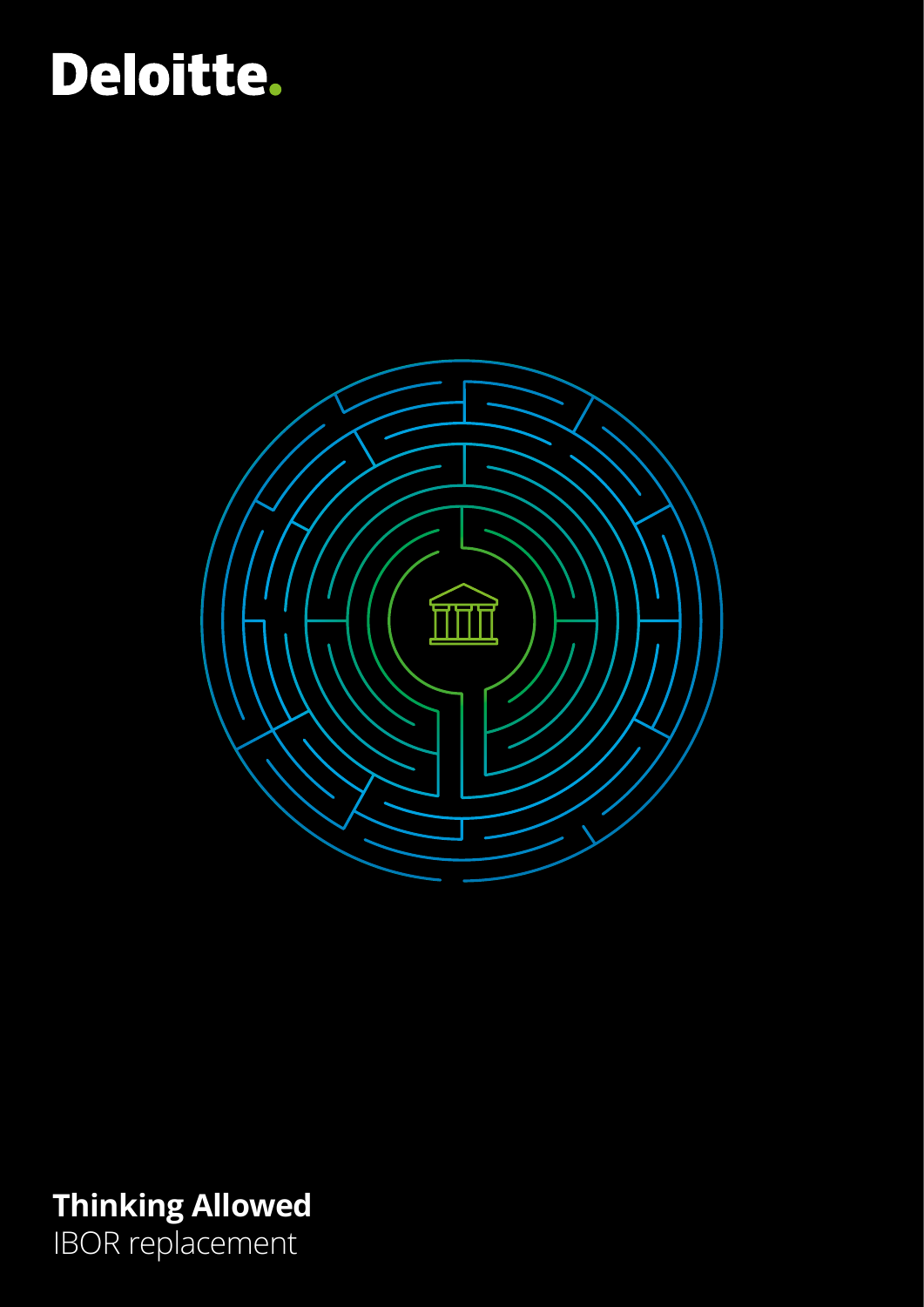**Thinking allowed** is a series that focuses on issues related to corporate reporting, whilst also providing insights and thought provoking commentary on a broad range of everyday matters that affect those preparing general purpose financial reports.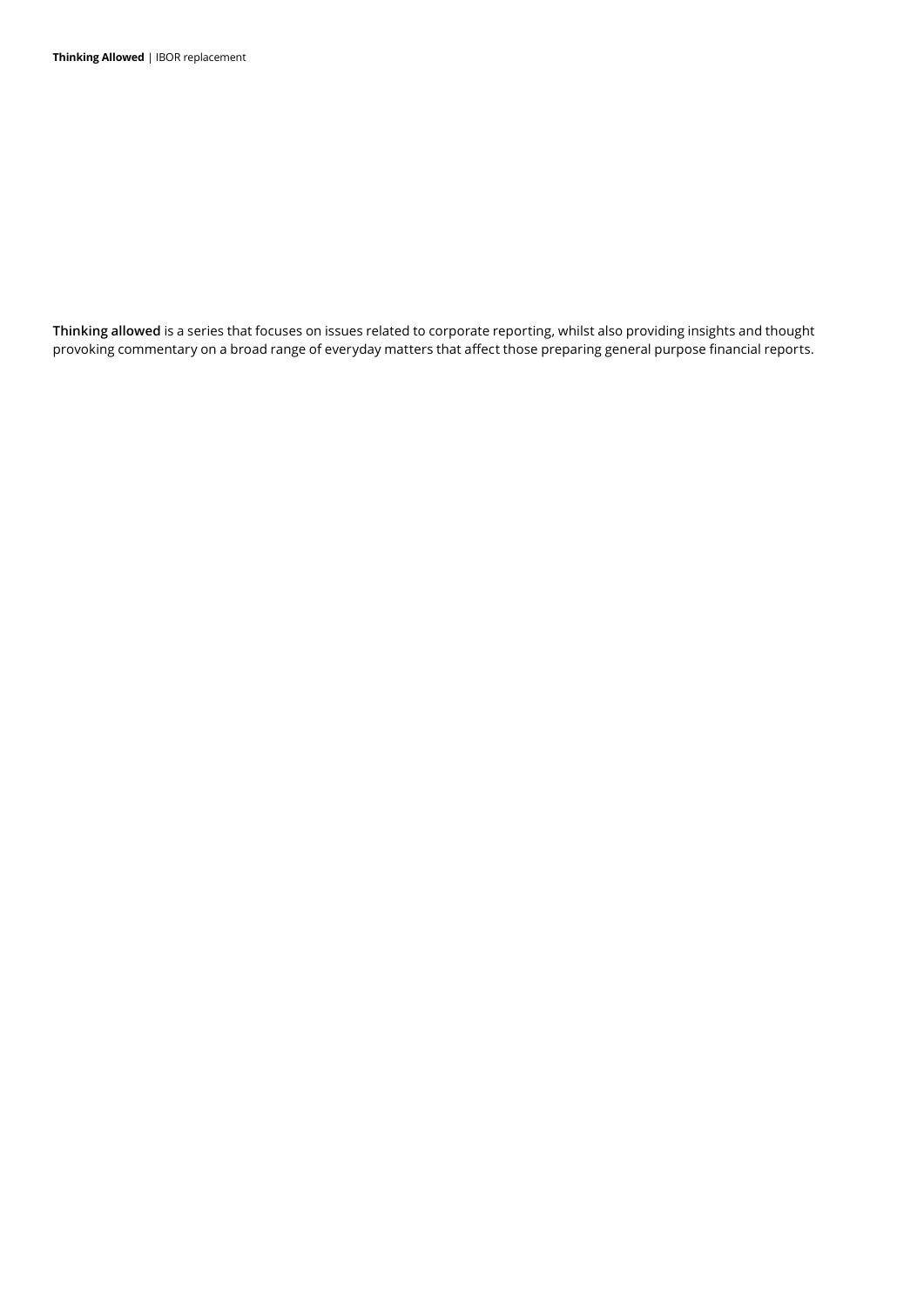# Contents

| <b>Introduction</b>                                                  | 4  |
|----------------------------------------------------------------------|----|
| <b>Background</b>                                                    | 5  |
| <b>Impact on financial reporting under IFRS Standards</b>            | 8  |
| What accounting issues could arise prior to the replacement of IBOR? | 10 |
| What accounting issues could arise at the point IBOR is replaced?    | 16 |
| Derecognition assessment                                             | 17 |
| Hedge accounting impact                                              | 21 |
| <b>Preparing for transition</b>                                      | 24 |
| <b>Final thoughts</b>                                                | 25 |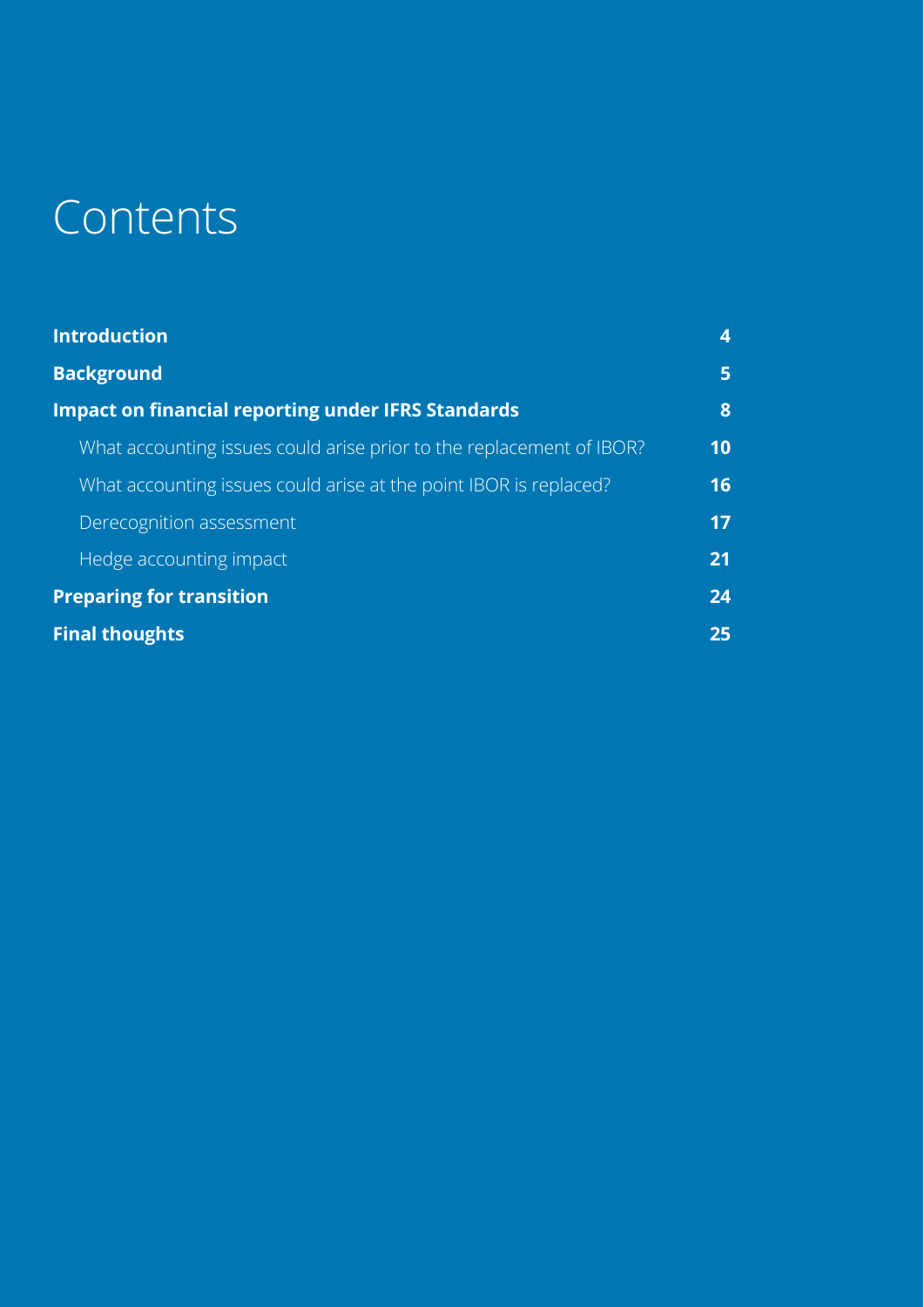# <span id="page-3-0"></span>Introduction

With significant changes to key interbank offered rates (IBORs) on the horizon, entities are beginning to plan for the transition, which in some jurisdictions will happen as soon as 2020. The move away from IBORs will impact risk management, financial reporting and other systems, processes and controls which needs to be understood so that appropriate action can be taken to mitigate any negative consequences. This publication provides a brief status update on IBOR replacement in some different jurisdictions but primarily focuses on some of the potential accounting consequences of the proposed IBOR replacement under International Financial Reporting Standards (IFRS Standards). The accounting impact of IBOR replacement is on the International Accounting Standard Board's (IASB) research agenda and is expected to move to its active standard‑setting agenda in due course. The accounting consequences discussed in this publication are therefore of interest for standard setters, preparers, investors, analysts and auditors. Despite the transition to alternative nearly risk free rates (RFRs) being over a year away for most, the accounting issues that will need to be addressed have become clearer.

Depending on the specifics, these issues could have a significant impact on entities that are party to loans, deposits, bonds, debt securities, over the counter derivatives and exchange traded derivatives that reference an IBOR, particularly if these instruments are used in hedge relationships. The IBOR replacement will also affect discounted cash flow valuations of other financial and non-financial items used in accounting, such as for investment property, leasing, pension and insurance accounting to name a few. Without some standard setting to address these issues, in particular those relating to hedge accounting, the introduction of new IBORs could be very disruptive to financial reporting. Consequently the actions of the IASB are expected to be closely monitored in the coming months.

With significant changes to key interbank offered rates (IBORs) on the horizon, entities are beginning to plan for the transition, which in some jurisdictions will happen as soon as 2020.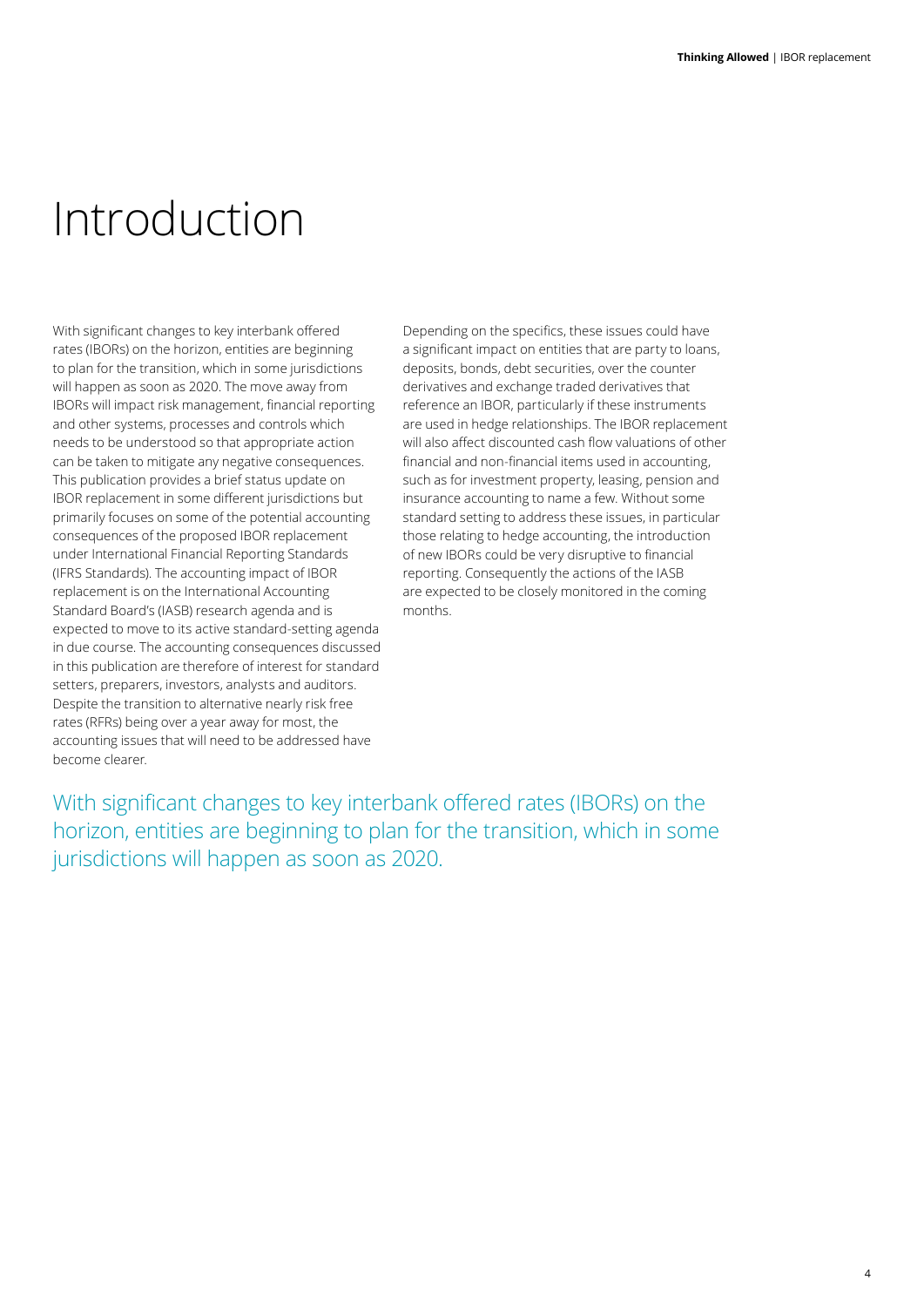## <span id="page-4-0"></span>Background

IBORs have a key role in financial markets and underpin trillions of dollars in financial products. However, work is underway in multiple jurisdictions to transition to alternative RFRs as soon as 2020.

Several reasons have driven this move. Systemic risk concerns have been raised due to instances of fraudulent submissions and the underlying markets not being sufficiently active for some of the IBORs, together with the key reliance of financial transactions on these rates. Consequently, panel banks that provide submissions that contribute to IBOR are less comfortable providing those submissions when the volume of underlying transactions is low, due to potential litigation risks. All of these factors could, as seen before, lead to manipulation of rates and raise concerns over how these rates are determined in stressed market conditions.

Alternative RFRs have been, or are in the process of being, selected in key currency jurisdictions by working groups ("RFR Working Groups"), with the objective that such rates will be based on liquid underlying market transactions, and not dependent on submissions based on expert judgement. This will result in rates that are more reliable and provide a robust alternative for products and transactions that do not need to incorporate the credit risk premium embedded in the IBORs. The current status of some of the key IBOR alternatives stands as follows:

IBORs have a key role in financial markets and underpin trillions of dollars in financial products. However, work is underway in multiple jurisdictions to transition to alternative RFRs as soon as 2020.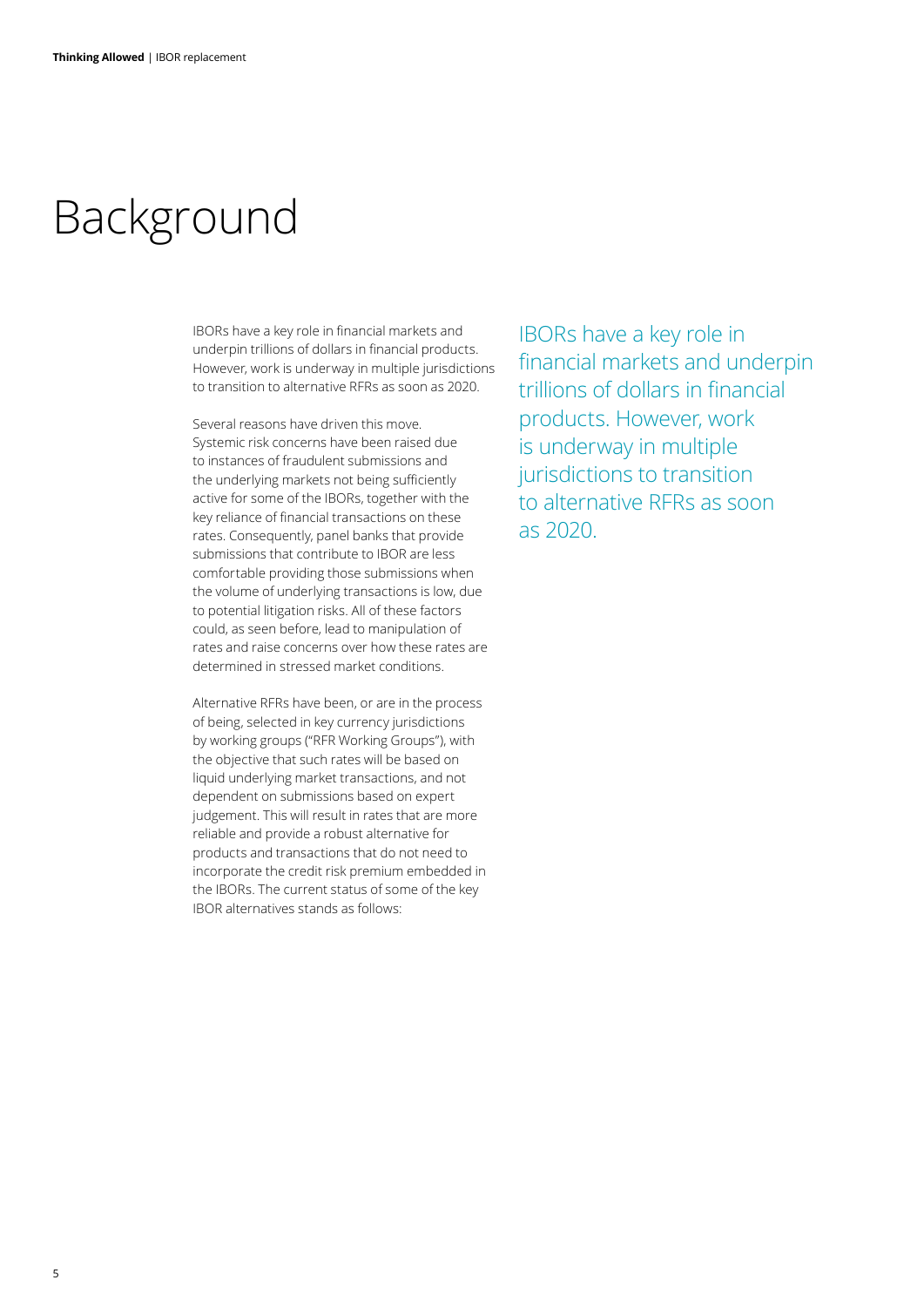|        | <b>Jurisdiction Alternative</b><br><b>RFR</b>      | Rate<br>type | Rate<br>administrator                  | <b>Go live</b><br>date | <b>Key</b><br>features                                                                                                                                                 |
|--------|----------------------------------------------------|--------------|----------------------------------------|------------------------|------------------------------------------------------------------------------------------------------------------------------------------------------------------------|
| UK     | Reformed<br>Sterling<br>Overnight<br>Index Average | Unsecured    | Bank of England                        | 23/04/2018             | • Fully transaction-based<br>rate, based on<br>a functioning underlying<br>market.                                                                                     |
|        | ("SONIA")                                          |              |                                        |                        | · Overnight, risk-free<br>reference rate.                                                                                                                              |
|        |                                                    |              |                                        |                        | · Includes an expanded<br>scope of transactions to<br>incorporate overnight<br>unsecured transactions<br>negotiated bilaterally<br>and those arranged with<br>brokers. |
|        |                                                    |              |                                        |                        | · Includes<br>a volume-weighted<br>trimmed mean.                                                                                                                       |
| US     | Secured<br>Overnight<br>Financing Rate<br>("SOFR") | Secured      | Federal Reserve<br>Bank of New<br>York | 03/04/2018             | • Fully transaction-based<br>rate, based on<br>a functioning underlying<br>market.                                                                                     |
|        |                                                    |              |                                        |                        | · Overnight, risk-free<br>reference rate that<br>correlates closely<br>with other money<br>market rates.                                                               |
|        |                                                    |              |                                        |                        | • Covers multiple repo<br>market segments,<br>allowing for future market<br>evolution.                                                                                 |
| Europe | Euro Short Term<br>Rate ("ESTER")                  | Unsecured    | European<br>Central Bank               |                        | By October 2019 . Reflects wholesale Euro<br>unsecured overnight<br>borrowing costs of Euro<br>area banks.                                                             |
|        |                                                    |              |                                        |                        | · Will also replace EONIA<br>but no replacement<br>determined for EURIBOR.                                                                                             |
|        |                                                    |              |                                        |                        | • EU BMR authorisation<br>deadline for EURIBOR on<br>1/1/2020.                                                                                                         |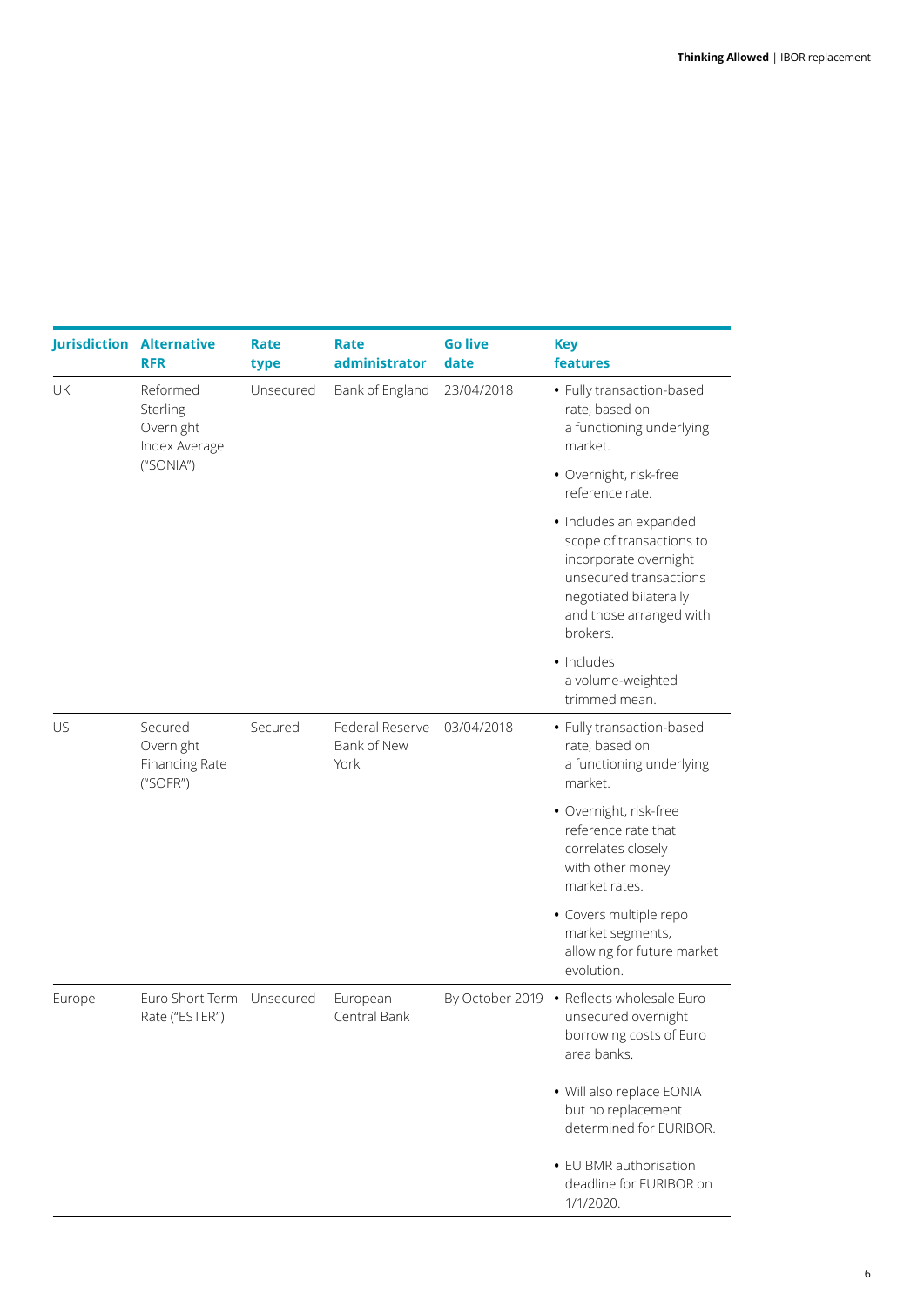| <b>Jurisdiction</b> | <b>Alternative</b><br><b>RFR</b>             | Rate<br>type | Rate<br>administrator                            | <b>Go live</b><br>date                         | <b>Key</b><br>features                                                                                                                              |
|---------------------|----------------------------------------------|--------------|--------------------------------------------------|------------------------------------------------|-----------------------------------------------------------------------------------------------------------------------------------------------------|
| Switzerland         | Swiss Average<br>Rate Overnight<br>("SARON") | Secured      | Swiss National<br>Bank and SIX<br>Swiss Exchange | 25/08/2009<br>(long history of<br>publication) | • Reflects interest paid on<br>interbank overnight repos.<br>• Became the reference<br>interbank overnight repo                                     |
|                     |                                              |              |                                                  |                                                | on 25 August 2009.                                                                                                                                  |
| Japan               | Tokyo Overnight<br>Average Rate<br>("TONA")  | Unsecured    | Bank of Japan                                    | 01/11/1997<br>(long history of<br>publication) | • Fully transaction-based<br>benchmark for<br>the functioning<br>uncollateralised overnight<br>call rate market.                                    |
|                     |                                              |              |                                                  |                                                | • The Bank of Japan<br>calculates and publishes<br>the rate on a daily<br>basis, using information<br>provided by money<br>market brokers (Tanshi). |
|                     |                                              |              |                                                  |                                                | • An average, weighted<br>by the volume<br>of transactions<br>corresponding to the rate.                                                            |

In this publication we use the term 'loans' to capture loans, deposits, bonds and debt securities. Notably, transitioning for bonds and debt securities may be more burdensome compared to loans given that in many cases consent of a qualifying number of bondholders is required to amend the terms of the security.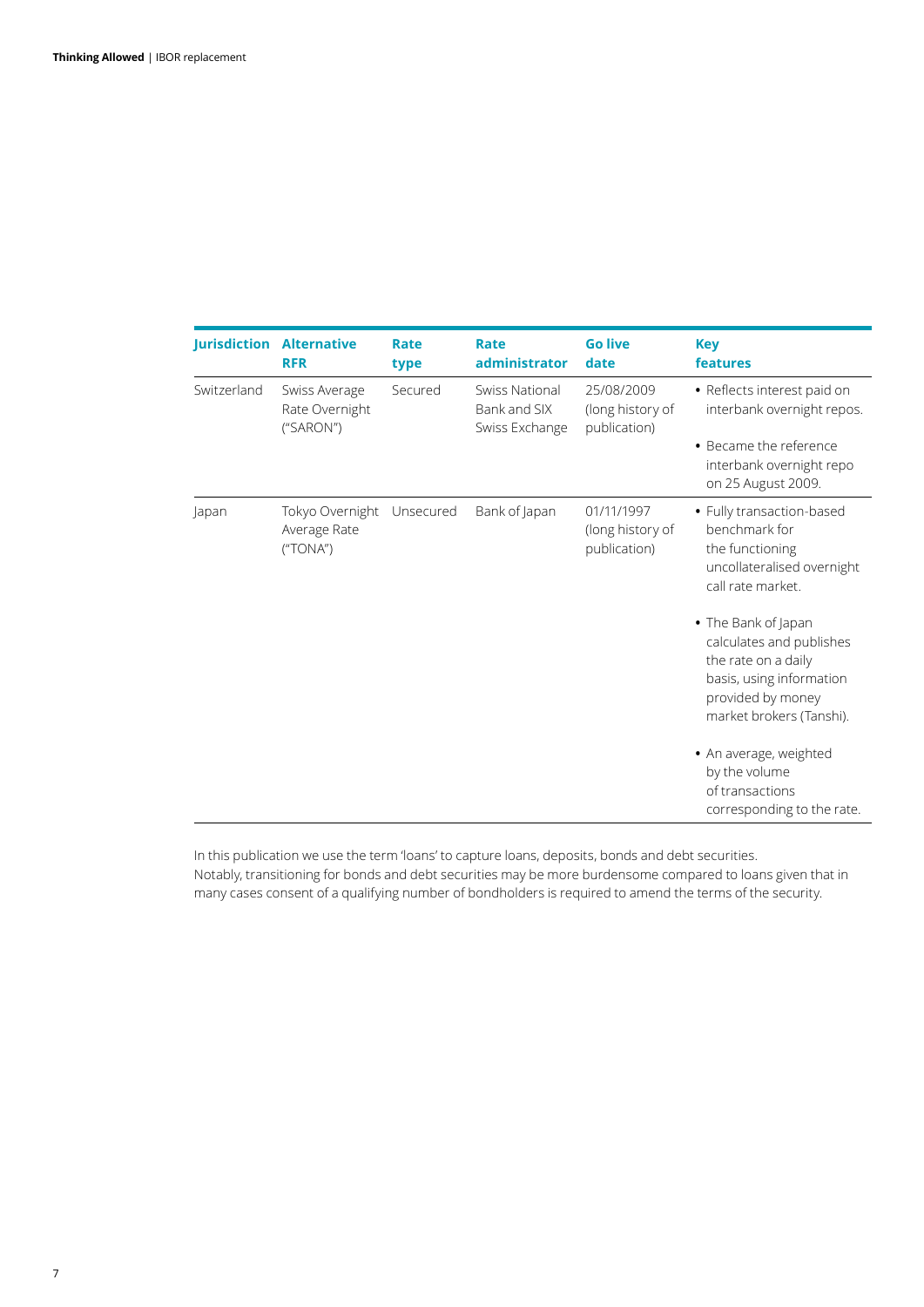## <span id="page-7-0"></span>Impact on financial reporting under IFRS Standards

The introduction of new RFRs could have far-reaching consequences for financial reporting. To date, many uncertainties remain because the way RFRs will be introduced into existing contractual arrangements, e.g. derivatives and debt, is not yet known. There are several initiatives ongoing to support a smooth transition to new rates by avoiding bilateral negotiations between contract parties (e.g. initiatives by the International Swaps and Derivatives Association (ISDA) and the European Central Bank (ECB) working groups). Undoubtedly the introduction of RFRs will vary across jurisdictions and contracts given many of the arrangements affected are bilateral and bespoke. Further, given RFRs are a key input in valuations more broadly, not just derivative and debt valuations, the accounting impact is not limited solely to financial instruments. This is particularly true for fair value measurement and present values determined using risk‑free rates. Examples outside financial instruments could include valuation of investment property, impairment testing, pension and insurance contract accounting.

The accounting analysis in this section assumes that IBOR will be replaced by an alternative reference rate from 2021 and IBOR will no longer be a quoted rate from this point. We assumed this because this scenario is likely to have the greatest accounting impact<sup>1</sup>. Also, for the purpose of this analysis the replacement of a specific IBOR in a specific jurisdiction is not considered. Instead the analysis considers the generic replacement of IBOR for a new interest rate referred to below as ONIA (Overnight Interbank Average Rate).

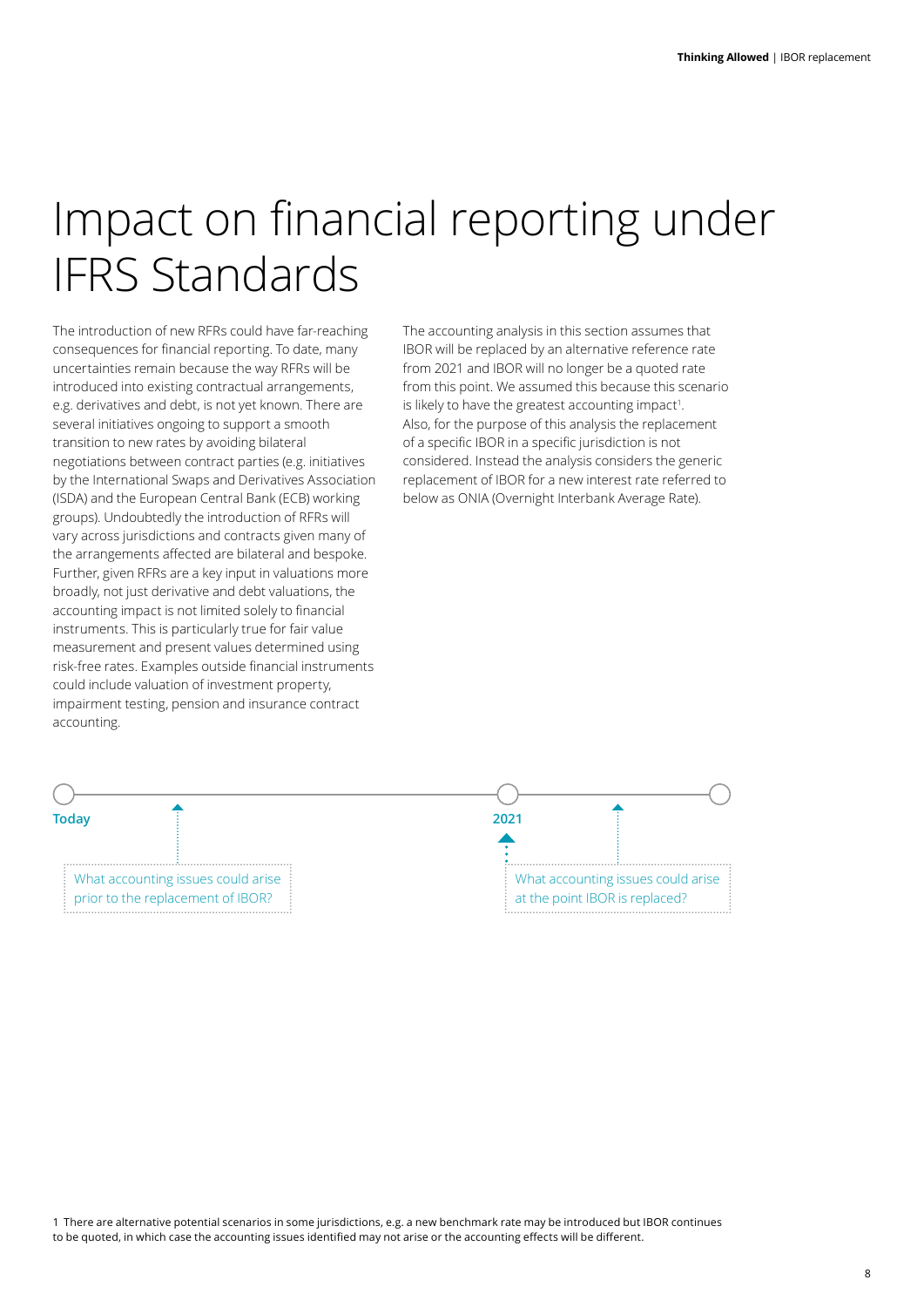The proposed replacement of IBOR poses a number of accounting issues, some of which could affect IFRS Standards reporters' financial statements issued prior to the actual replacement of IBOR. For example, a future expected replacement of IBOR could affect currently designated cash flow hedges that hedge IBOR cash flows beyond 2021.

Other accounting issues will apply from the point that the terms of financial instruments that contractually refer to IBOR are modified. For example, a derecognition assessment of a loan that is contractually linked to IBOR would only apply at the point that the loan is contractually modified.

#### *Valuation and accounting impacts*

IBOR rates are often a key component of the discount rate used by market participants in models to value both financial and non‑financial items. Under IFRS Standards there are many different standards that use fair values based on these models or require fair value disclosures. IFRS 9 is a key standard that uses fair values for recognition and measurement of financial instruments with IFRS 7 *Financial Instruments: Disclosures* requiring fair value disclosures for many of the instruments not recognised at fair value on the balance sheet.

But the effect of a change in discount rates goes beyond these standards and is applicable for valuations other than fair value. For example, discounting is used to account for

- **•** share based payments under IFRS 2;
- **•** business combinations under IFRS 3;
- **•** held for sale assets under IFRS 5;
- **•** revenue under IFRS 15;
- **•** leases under IFRS 16;
- **•** insurance contracts under IFRS 17;
- **•** pensions under IAS 19;
- **•** impairment under IAS 36;
- **•** property, plant and equipment at fair value under IAS 16;
- **•** provisions under IAS 37;
- **•** investment property under IAS 40;
- **•** …the list goes on!

The replacement of IBOR will not only affect the accounting under these standards due to a revised discount rate used in valuations, but it will also affect the accounting from any change to the terms of the contract being accounted for. For example, a change in the contractual interest rate on which lease payments are indexed would change the cash flows under the lease and require an adjustment to the amounts recognised under IFRS 16. Beyond the accounting, IFRS 13 also requires fair value disclosures for many assets and liabilities not measured at fair value on the balance sheet.

The replacement of IBOR with an alternative RFR will affect the inputs into models and the resulting valuations. Given that IBORs are generally still liquid and used by market participants in valuations, the use of discount rates based on IBOR in fair value calculations for financial reporting purposes is consistent with the principles of IFRS 13 which requires maximum use of observable market inputs. However, at some point the use of IBOR will become inappropriate if it is replaced as a benchmark and no longer used by market participants in observable market transactions. Therefore this change will need to be anticipated and appropriately planned for.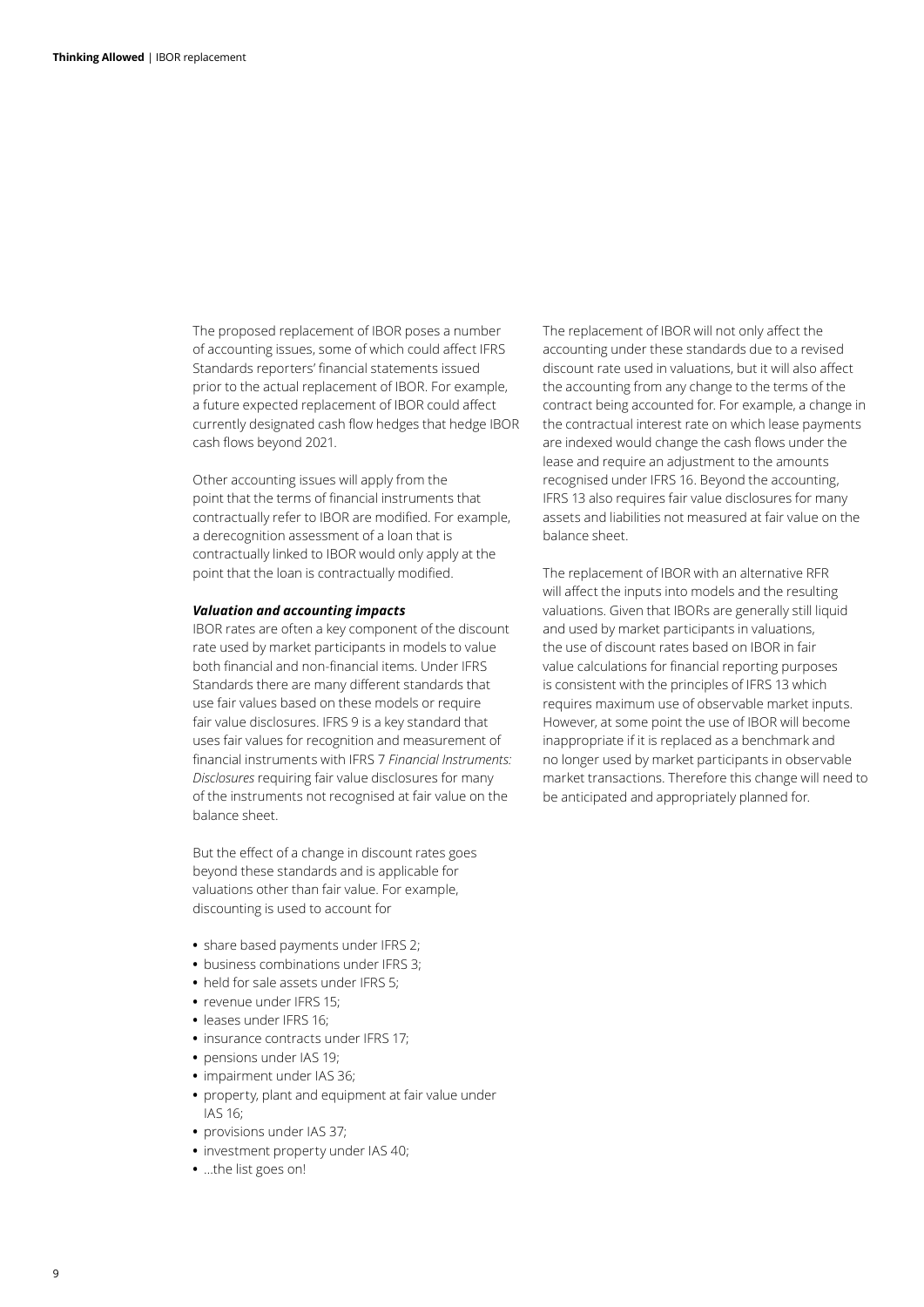#### <span id="page-9-0"></span>*Hedge Accounting*

Under IFRS Standards, entities applying hedge accounting will apply either the hedge accounting requirements of IFRS 9 or IAS 39. The requirements in each standard are different in many important respects, however, for most of the issues described in this publication the requirements are generally the same. Consequently, the analysis in this paper does not distinguish between the requirements of each standard2.

Given the unique accounting challenges that the proposed replacement of IBOR poses, views are still in development. The IASB has begun a research project to explore the possible effects on financial reporting of IBOR reform. This research is on‑going and at the time of writing the Board has yet to meet to discuss the output of that research.

Some of the accounting issues that we expect them to consider have been identified below along with our preliminary views on the potential accounting impacts. The issues that could affect current financial reporting prior to the replacement of IBOR are considered separately from the issues that could arise upon the actual replacement of IBOR.

#### **What accounting issues could arise prior to the replacement of IBOR***?*

The key accounting issue that could arise prior to the replacement of IBOR relates to hedge accounting.

#### *Cash flow hedge accounting*

Many entities use pay‑fixed, receive IBOR interest rate swaps to hedge (i.e. fix) floating rate IBOR exposures on issued or forecast debt issuances. It is also common for entities to apply cash flow hedge accounting to defer gains/losses on those swaps in reserves to be recycled to profit or loss in the future to match the timing of recognition of the hedged variable cash flows (i.e. to effectively present interest at the hedged fixed rate in profit or loss). The time horizon of such hedges can vary but a significant number of entities will currently have cash flow hedges that designate IBOR cash flows beyond 2021, or have in the past designated such cash flow hedges and where derivative gains/losses remain deferred in reserves to be reclassified to profit or loss up to and beyond 2021 when the hedged IBOR cash flows are due to be recognised in profit or loss.

Under IFRS Standards, if the cash flows designated in a cash flow hedge are not highly probable, hedge accounting must cease, and if the cash flows previously hedged are no longer expected to occur, the amounts deferred in reserves in respect of those hedges must be immediately reclassified to profit or loss (because they are no longer expected to be matched in the future with the recognition of the hedged cash flows). Therefore a key question for hedges of future IBOR cash flows beyond 2021 is whether those cash flows are considered to be highly probable and/or expected to occur as at the reporting date (e.g. 31 December 2018).

#### **Cash flow hedge relationships**

**(1)** Are forecast cash flows beyond 2021 highly probable today? **(2)** Is IBOR risk an eligible risk (i.e. separately identifiable and reliably measurable)?

**YES**: Hedge accounting continues normally until cash flows are no longer highly probable or hedged risk is no longer eligible

**NO**: Discontinuation of hedge accounting from the point cash flows are no longer highly probable or hedged risk is no longer eligible

To the extent that the hedged cash flows beyond 2021 are no longer expected to occur amounts deferred in reserves will have to be recycled to P&L

2 In some circumstances the outcomes may differ because of differences between IFRS 9 and IAS 39 (e.g. different hedge effectiveness criteria and de‑designation requirements, etc.)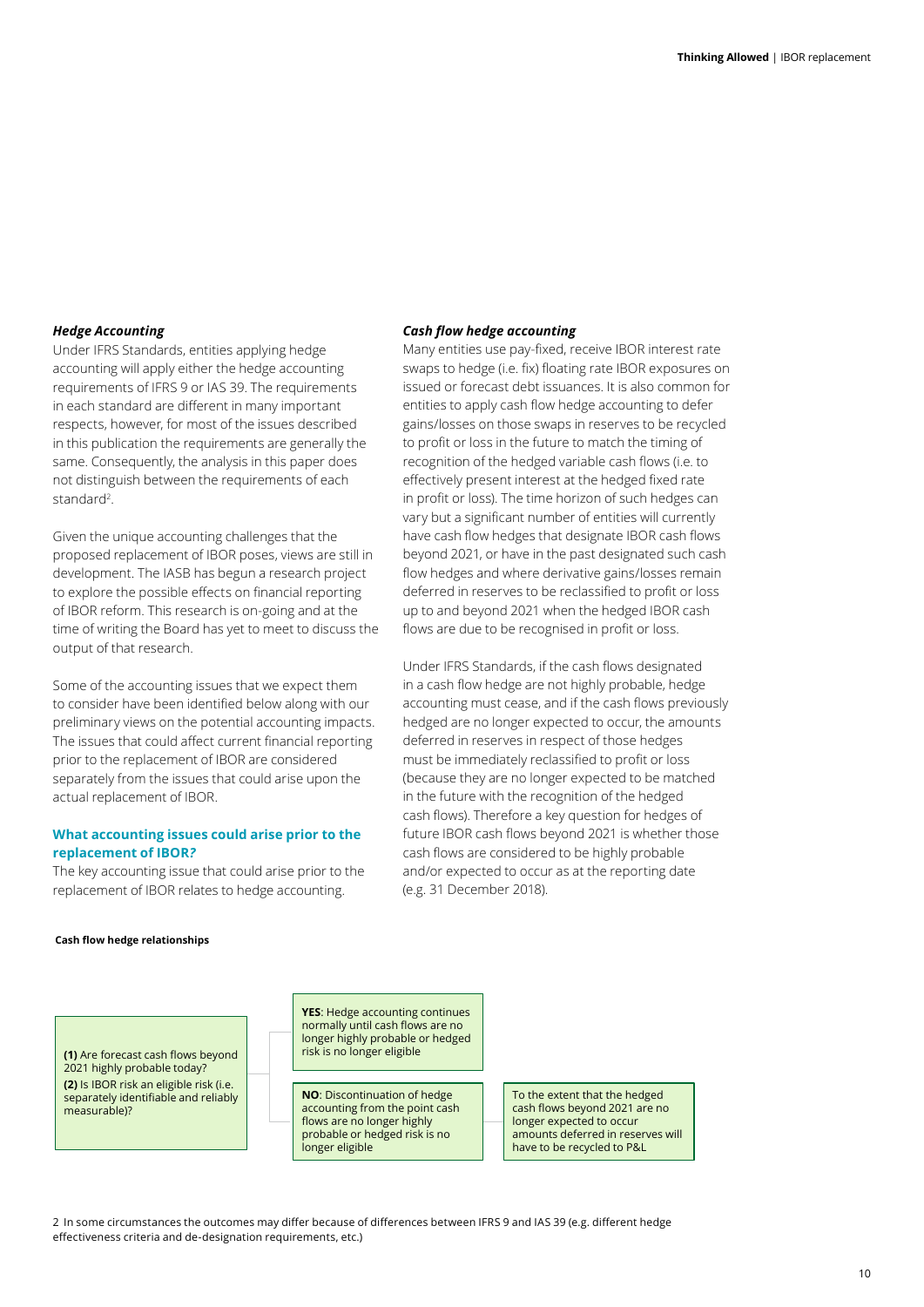Given the widespread application of cash flow hedge accounting for IBOR risk beyond 2021, discontinuation of hedge accounting and the reclassification of deferred gains/losses on such hedges would have a significant impact on financial reporting, impacting results and key accounting ratios for a number of financial and non‑financial entities globally. Consequently, at each reporting date, including the upcoming 2018 reporting dates, careful consideration is required of whether the IBOR cash flows beyond 2021 designated in cash flow hedges are highly probable and/or expected to occur.

In addition, for a currently designated cash flow hedge to be eligible, the *hedged risk* is also required to be 'separately identifiable and reliably measurable' (discussed further below).

#### In summary:

For a cash flow hedge of IBOR beyond 2021 to be eligible:

(i) the designated *hedged cash flows* need to be *highly probable* [IAS 39:88(c) and IFRS 9:6.3.3], and

(ii) the designated *hedged risk* needs to be separately identifiable and reliably measurable [IAS 39:AG99F and IFRS 9:B6.3.8].

For amounts previously deferred in reserves to remain in the cash flow hedge reserve the hedged future IBOR cash flows must be *expected to occur*. If they are not, the amounts deferred in the cash flow hedge reserve must be immediately reclassified to profit or loss.

Although the *hedged cash flows* and the *hedged risk* sound like the same thing they can be different and given the IFRS Standards eligibility requirements for each are different (see summary box above) it is necessary to consider each separately when assessing cash flow hedges of IBOR beyond 2021.

Given the widespread application of cash flow hedge accounting for IBOR risk beyond 2021, discontinuation of hedge accounting and the reclassification of deferred gains/losses on such hedges would have a significant impact on financial reporting, impacting results and key accounting ratios for a number of financial and non-financial entities globally.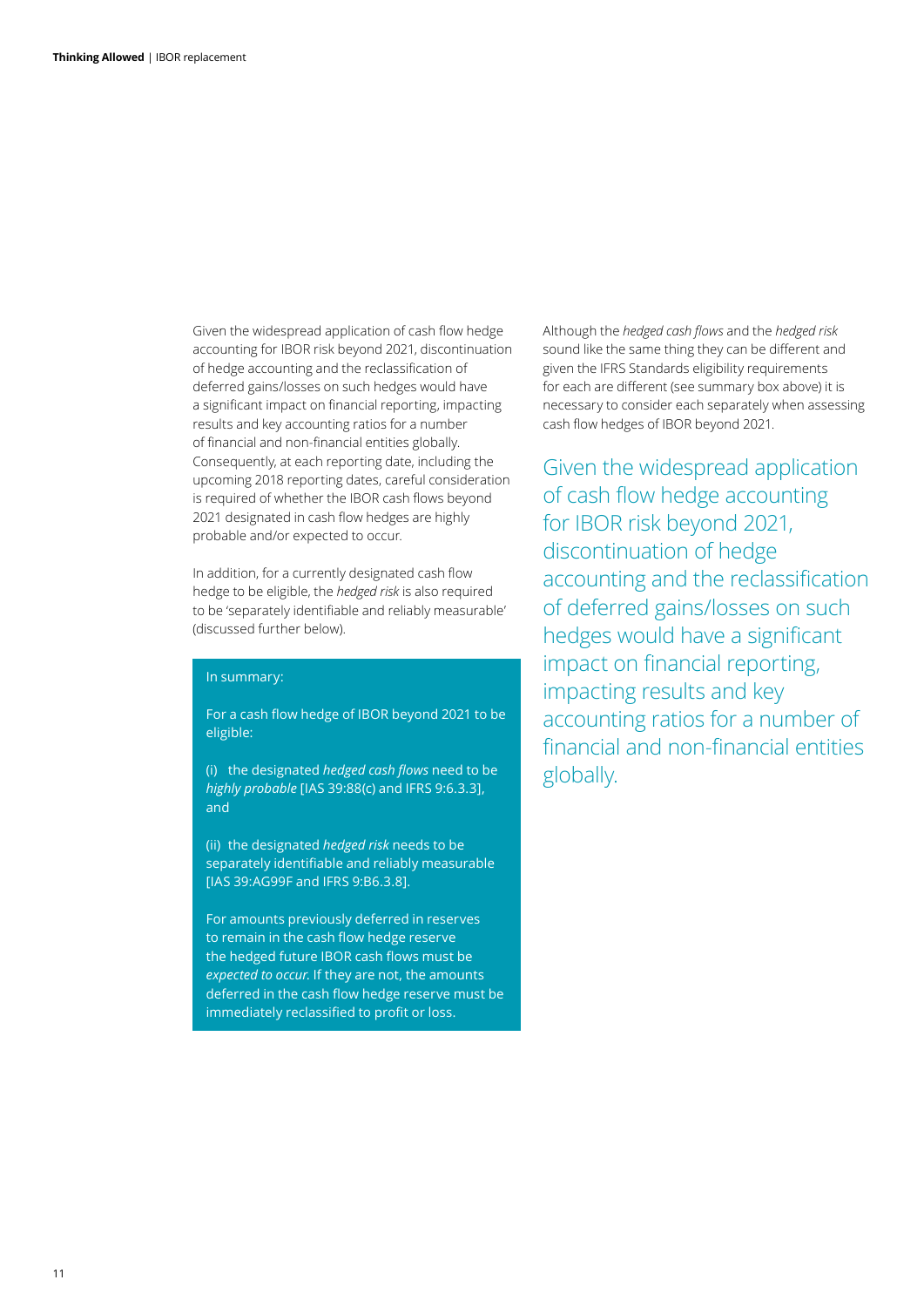#### *Are the designated IBOR hedged cash flows beyond 2021 highly probable?*

Before considering this question it is necessary to consider the potential scenarios in which cash flow hedges of IBOR beyond 2021 can arise, for example:

| <b>Scenario</b> | <b>Description</b>                                                                       | <b>Example</b>                                                                                                | <b>Designated cash flows</b>                                                                                                                 |
|-----------------|------------------------------------------------------------------------------------------|---------------------------------------------------------------------------------------------------------------|----------------------------------------------------------------------------------------------------------------------------------------------|
|                 | Cash flow hedge of issued IBOR<br>debt where the contractual rate<br>of interest is IBOR | Issued 3-month IBOR variable<br>rate debt with a maturity of<br>2025                                          | Contractually specified cash<br>flows                                                                                                        |
| $\overline{2}$  | Cash flow hedge of a highly<br>probable forecast issuance/<br>refinancing of IBOR debt   | Forecast issuance/refinancing<br>of 3-month IBOR variable rate<br>debt in June 2019 with a term of<br>5 years | Highly probably forecast cash<br>flows that become contractually<br>specified IBOR cash flows                                                |
| 3               | Cash flow hedge of a highly<br>probable forecast issuance of<br>fixed rate debt $3$      | Forecast issuance of fixed rate<br>debt to be issued in June 2019<br>with a term of 10 years                  | Highly probable forecast cash<br>flows that become fixed cash<br>flows (i.e. the actual cash<br>flows never contractually<br>reference IBOR) |

In each scenario above the nature of the designated hedged cash flows is different. In Scenario 1, the cash flows contractually reference to IBOR. In Scenario 2 and 3 the cash flows are forecast cash flows that are designated on the basis that they will vary as IBOR varies (note in Scenario 3 the forecast cash flows vary only up until the fixed rate debt is issued from which point the contractual cash flows become fixed and therefore will no longer vary for changes in IBOR).

This highlights that under IFRS Standards, a cash flow hedge of interest rate risk can designate cash flows that are (i) contractually specified (as in Scenario 1); (ii) cash flows that are not contractually committed (as in Scenario 2 and 3); and (iii) cash flows that will never contractually reference IBOR, even after issuance (as in Scenario 3).

Furthermore, it should be noted that under Scenario 3 the amounts deferred in the cash flow hedge reserve in respect of the cash flows hedged for IBOR risk remain in reserves when the fixed rate debt is issued, despite the cash flows ceasing to vary for future changes in IBOR (i.e. up to the point the fixed rate debt is issued the forecast fixed cash flows vary due to IBOR and then from the point the fixed rate debt is issued the cash flows do not vary for changes in IBOR and the amounts deferred in reserves will be reclassified when the fixed contractual interest is accrued in profit or loss to effectively present the interest at the hedged rate).

Given the different nature of the hedged cash flows in the three scenarios above, the assessment of whether the hedged cash flows are highly probable is also different.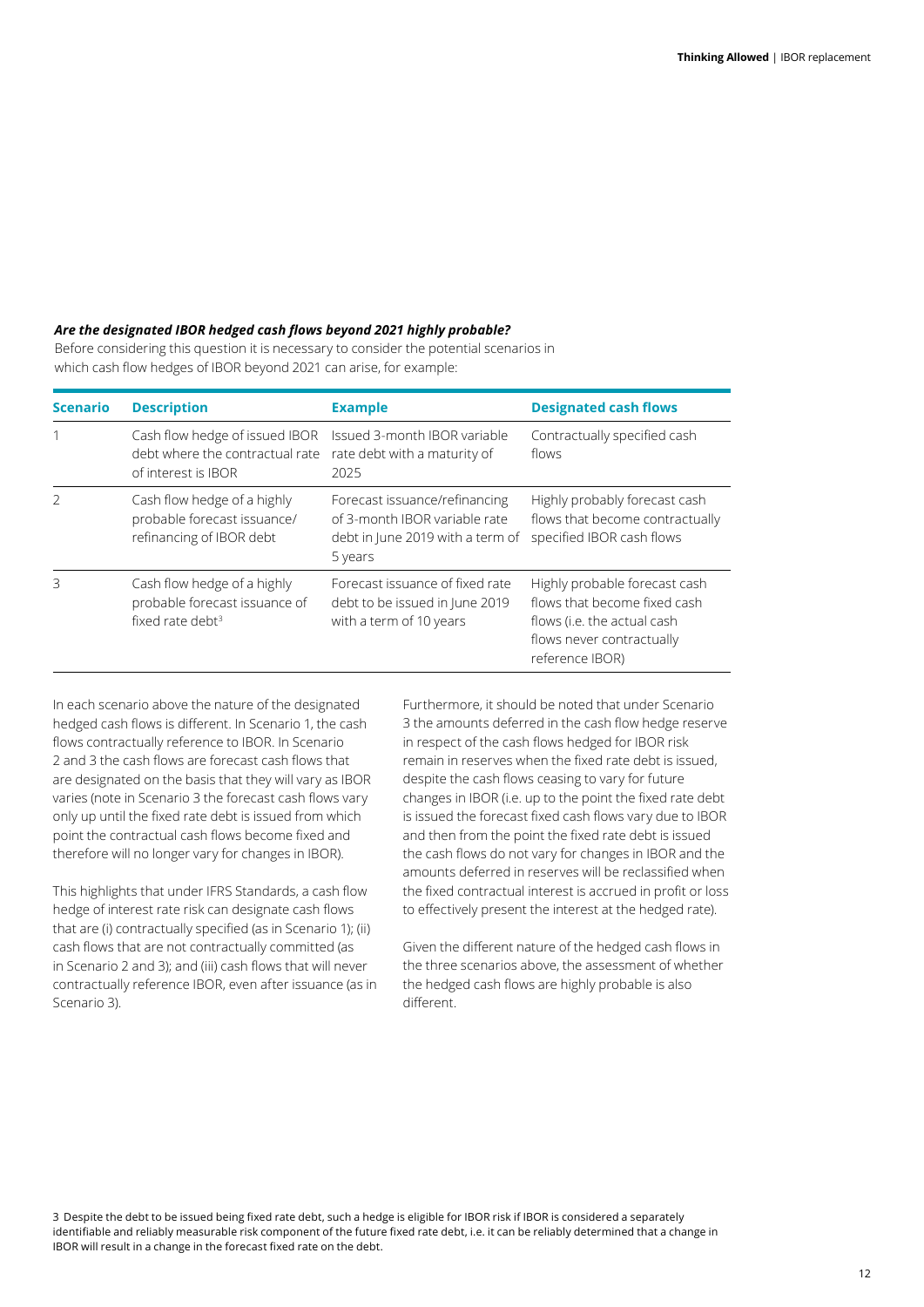In Scenario 1 the hedged cash flows are contractually linked to IBOR. Assuming that the contract does not allow for any change in the reference rate for the period of the debt, it may be easier to demonstrate that such cash flows are highly probable because they are contractually required to be paid. External factors may affect the ability of the parties to honour the contract and may cause the contract to be renegotiated but in the absence of such factors becoming more formal, at the time of writing, they are less likely to affect the highly probable assessment. If under Scenario 1 contractual terms of the loan allow or require the reference rate to change from IBOR to another rate (e.g. due to IBOR not being quoted by a sufficient number of banks), or the entity expects to renegotiate the terms of its loans that contractually reference IBOR, the issues considered for Scenario 2 regarding whether IBOR cash flows beyond 2021 continue to be considered highly probable will be relevant.

In Scenario 2 the hedged cash flows are purely forecast cash flows where a counterparty to the debt may not have even been identified. With the forecast replacement of IBOR, this is where the highly probable assessment could be the most critical and challenging.

Superficially one might conclude that because of the regulatory pressure for IBOR to be replaced by 2021 it is at least no longer highly probable that designated IBOR cash flows will occur beyond 2021. This view would raise the question of why, from a risk management perspective, entities continue to use IBOR interest rate swaps to hedge cash flows beyond 2021 and why IBOR interest rate curves and basis differentials referencing IBOR continue to be currently quoted for periods beyond 2021 and used in the pricing and valuation of interest rate swaps and other financial instruments. To explore this issue further it is necessary to consider how the replacement of IBOR with ONIA is expected to be implemented in a scenario where IBOR is no longer quoted and to consider the effect of this on currently designated hedges of IBOR (considered further below).

In Scenario 3, the potential replacement of IBOR with ONIA would likely not affect the probability of the fixed rate debt being issued in the future, i.e. forecast interest cash flows on the future fixed rate debt would, absent other factors, clearly remain highly probable given they do not reference IBOR. However, for this hedge to continue to be eligible it is necessary to demonstrate that the hedged risk (i.e. IBOR) remains 'separately identifiable and reliably measurable' for the term of the hedge. This criterion also applies to Scenario 1 and 2 and is considered separately below.

#### *Current expectations of IBOR replacement in 2021*

One of the challenges with assessing whether designated IBOR cash flows beyond 2021 are highly probable (e.g. in Scenario 1 and 2 above) is the fact that the way RFRs will replace IBOR and be implemented into contracts by market participants is still emerging and at a different pace in each jurisdiction. Although there is some detail on what the new reference rates may be in certain jurisdictions, the precise transition arrangements are still unknown at the time of writing. Consequently, any assessment of whether IBOR cash flows beyond 2021 are highly probable must weigh the different possible outcomes and come to an informed judgement based on the information available for the specific jurisdiction concerned. This assessment must be performed at least at each reporting date, including interim reporting dates.

Without any evidence to the contrary it might seem reasonable at the present time to assume that any replacement of IBOR, enforced or voluntary, would be implemented on a fair basis where both payers and receivers of IBOR are dealt with equitably with no party to a contract set to gain over the other. With this in mind, if a replacement of IBOR for an alternative rate is expected in 2021, e.g. ONIA, an agreement to pay/ receive IBOR would be replaced with an agreement to pay/receive 'ONIA + fixed spread'<sup>4</sup> , where the fixed spread is determined at the date of exchange to ensure that the present value of the original IBOR cash flows is equal to the present value of the 'ONIA + fixed spread' cash flows at the date of exchange.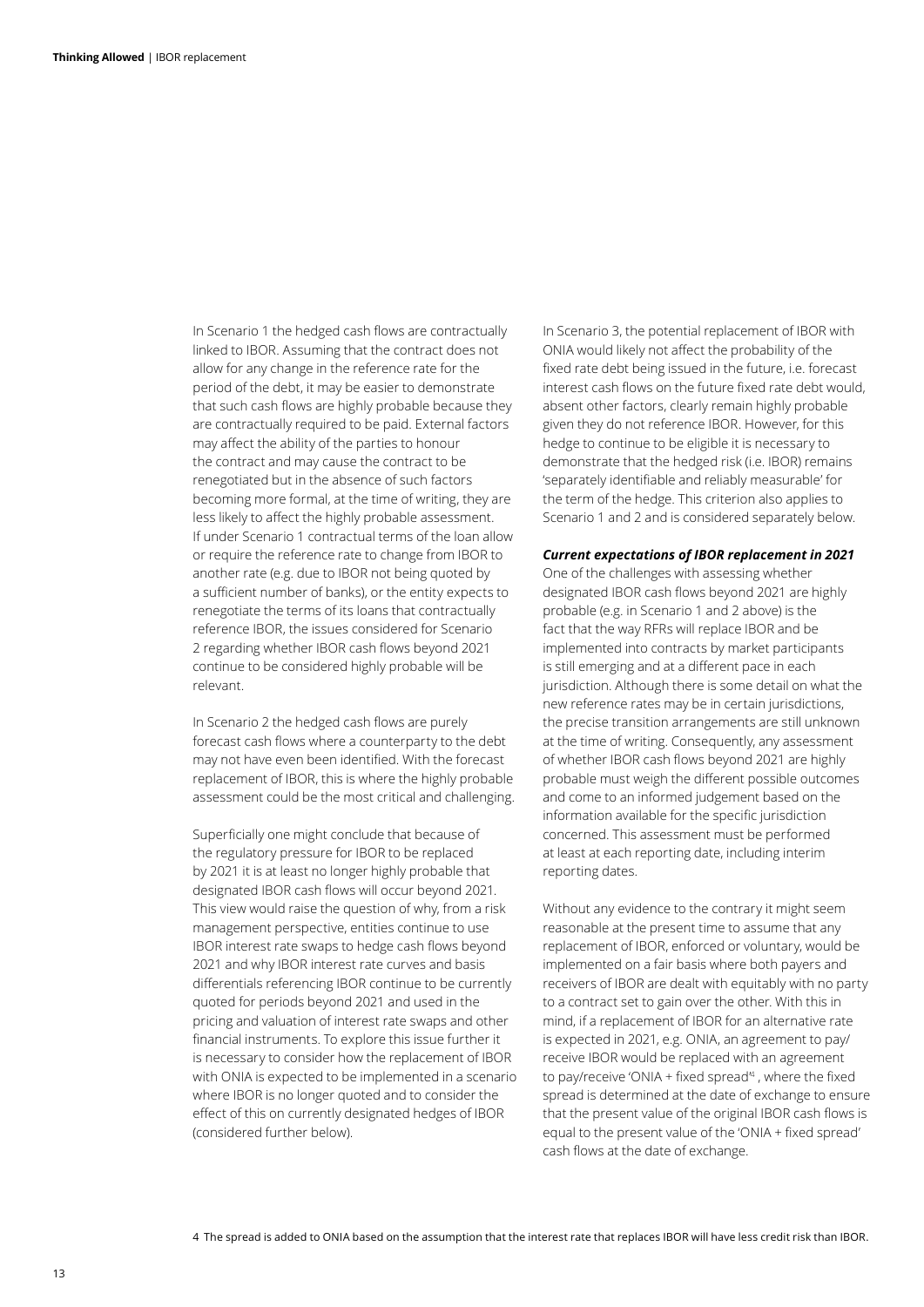Put another way, the spread would be equal to the basis differential between IBOR and ONIA for the remaining term of the instrument, at the point of replacement. Because the spread is determined and fixed at the point of IBOR replacement, up until the actual replacement of IBOR, the spread would be variable such that the forecast 'ONIA + variable spread' cash flows would be equivalent to the hedged IBOR cash flows until the replacement of IBOR and the fixing of the spread between IBOR and ONIA. This is depicted below in the following graph.



If this assumption is reasonable, then it could be argued that up to 2021 (when IBOR is replaced by ONIA + fixed spread) forecast IBOR cash flows beyond 2021 continue to be highly probable, i.e. either IBOR cash flows will arise if the replacement does not go ahead in 2021 or 'ONIA + variable spread' cash flows will arise which will be equivalent to IBOR until the spread added to ONIA is fixed.

Under this view, only at the point IBOR is replaced by ONIA + fixed spread, would IBOR cash flows no longer be highly probable and therefore could no longer be the designated hedged risk in a cash flow hedge (assuming IBOR is no longer quoted from this point). This is because from this point the spread over ONIA is fixed and ONIA + fixed spread will no longer be equivalent to IBOR.

If the designated IBOR risk beyond 2021 was no longer quoted based on a liquid curve from a date *earlier* than 2021, the hedged IBOR cash flows may not be highly probable from that earlier date. In addition, if this did arise, the IBOR risk would unlikely represent an eligible *hedged risk* going forward as it would unlikely be 'separately identifiable and reliably measurable' (see below).

#### *Is the designated hedged risk separately identifiable and reliably measurable?*

As mentioned above, for the *hedged risk* to be eligible under IFRS Standards it must be 'separately identifiable and reliably measurable'. This condition is expected to be met when the hedged risk (e.g. 3m‑IBOR) is contractually specified in the hedged item (e.g. a 3m‑IBOR loan) and the risk variable (e.g. 3m‑IBOR) is quoted based on a liquid curve.

When a hedged item is hedged for IBOR risk but IBOR is not contractually specified in the hedged item (e.g. a hedge of forecast cash flows on a future issuance of fixed rate debt) it is necessary to demonstrate that the IBOR risk is a 'separately identifiable and reliably measurable' risk component of the cash flows on the hedged item. Under IFRS Standards, quoted IBOR benchmarks based on liquid curves have been considered to represent risk components of future debt issuances of debt denominated in the same currency as the environment to which the IBOR relates, e.g. 3m‑UK LIBOR is considered to represent a separately identifiable and reliably measurable risk component of forecast GBP debt issuances. This is because it can be observed that a change in 3m‑UK LIBOR affects the fixed rate determined when the GBP debt is issued.

At the time of writing, the major IBOR benchmarks continue to be quoted based on liquid curves for future periods beyond 2021 and therefore in these cases the IBOR risk continues to be an eligible risk component. However, whether this will be the case for the whole period up to when IBOR is actually replaced remains to be seen and is a key issue that could affect the eligibility of hedges of IBOR risk, which includes fair value hedges discussed below.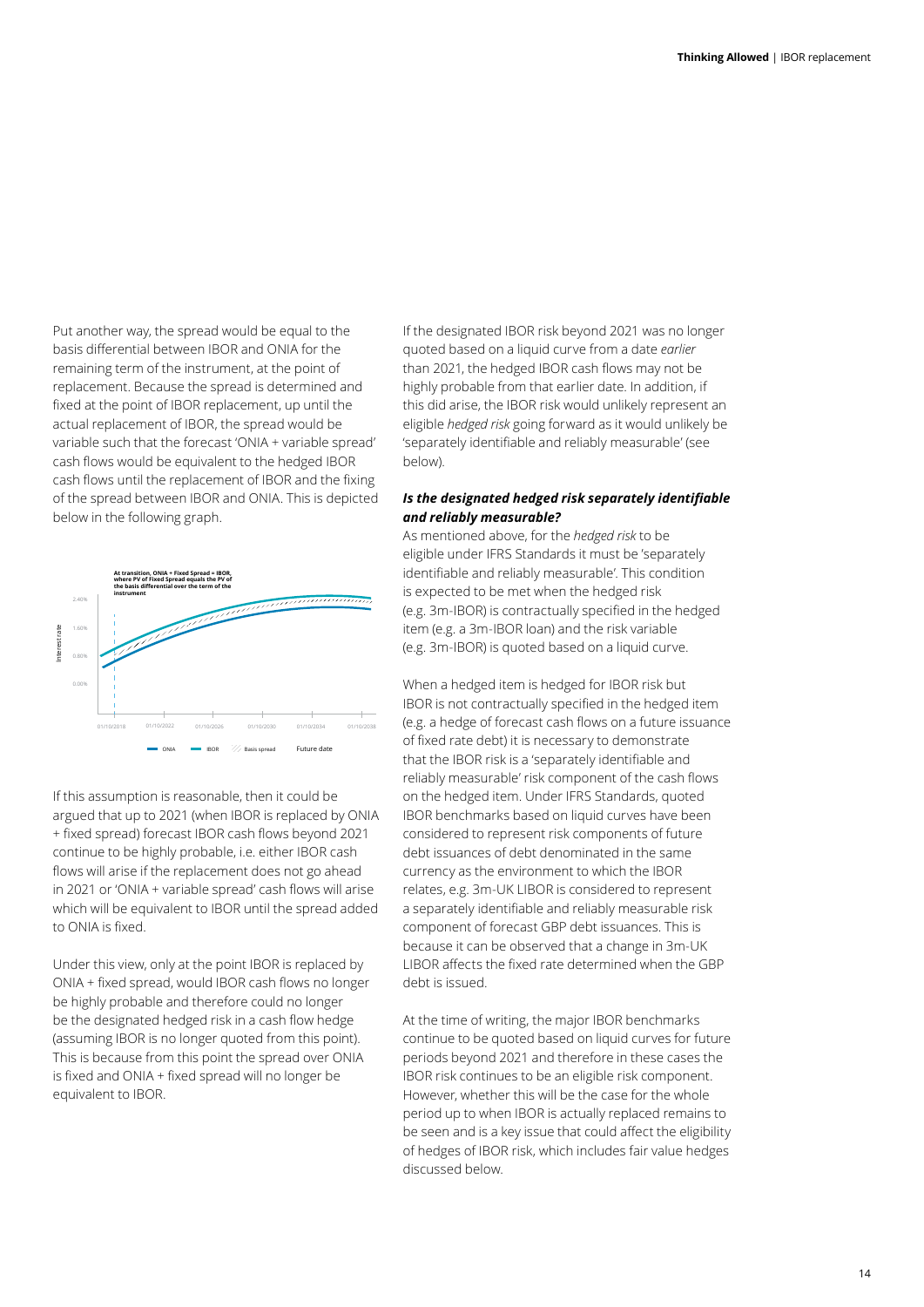#### *Fair value hedge accounting*

Is IBOR risk an eligible risk (i.e. separately identifiable and reliably measurable)

**YES**: Hedge accounting continues normally until hedged risk is no longer eligible

**NO**: Discontinuation of hedge accounting from the point hedged risk is no longer eligible

Begin amortisation of fair value adjustment to P&L

Under a fair value hedge of IBOR, fixed cash flows of the hedged item are designated for changes in fair value due to changes in IBOR. For example, the change in fair value of an issued fixed rate loan is hedged for changes in IBOR using a receive fixed, pay IBOR interest rate swap, where the change in fair value of the loan due to changes in IBOR is expected to be offset by a change in fair value of the swap.

Fair value hedges are different from cash flow hedges because the hedged item is always a contractual exposure, e.g. an issued fixed rate loan or a fixed rate loan commitment. Therefore, the issue of highly probable forecast cash flows does not arise. However, the issue of whether the designated IBOR risk is eligible, i.e. is 'separately identifiable and reliably measurable', is equally relevant for fair value hedges as it is for cash flow hedges. If IBOR risk is not considered to be a 'separately identifiable and reliably measurable' risk component of a currently designated hedged item in a fair value hedge, that hedge would no longer be eligible. Upon discontinuation of a fair value hedge of a hedged item for which the effective interest rate (EIR) is used, the EIR is required to be revised in order to amortise the fair value hedge adjustment recognised as part of the hedged item.

At the time of writing the major IBOR benchmarks continue to be quoted based on liquid curves for future periods beyond 2021 and therefore in these cases the IBOR risk continues to be an eligible risk component of fixed rate debt in the same currency. This is further supported by the fact that IBOR curves continue to be used in the valuation of fixed rate debt which is a basic principle of a fair value hedge, i.e. the hedged risk affects the fair value of the hedged item and this can be separately identified and reliably measured. However, how long this continues to be the case is a critical issue that requires monitoring.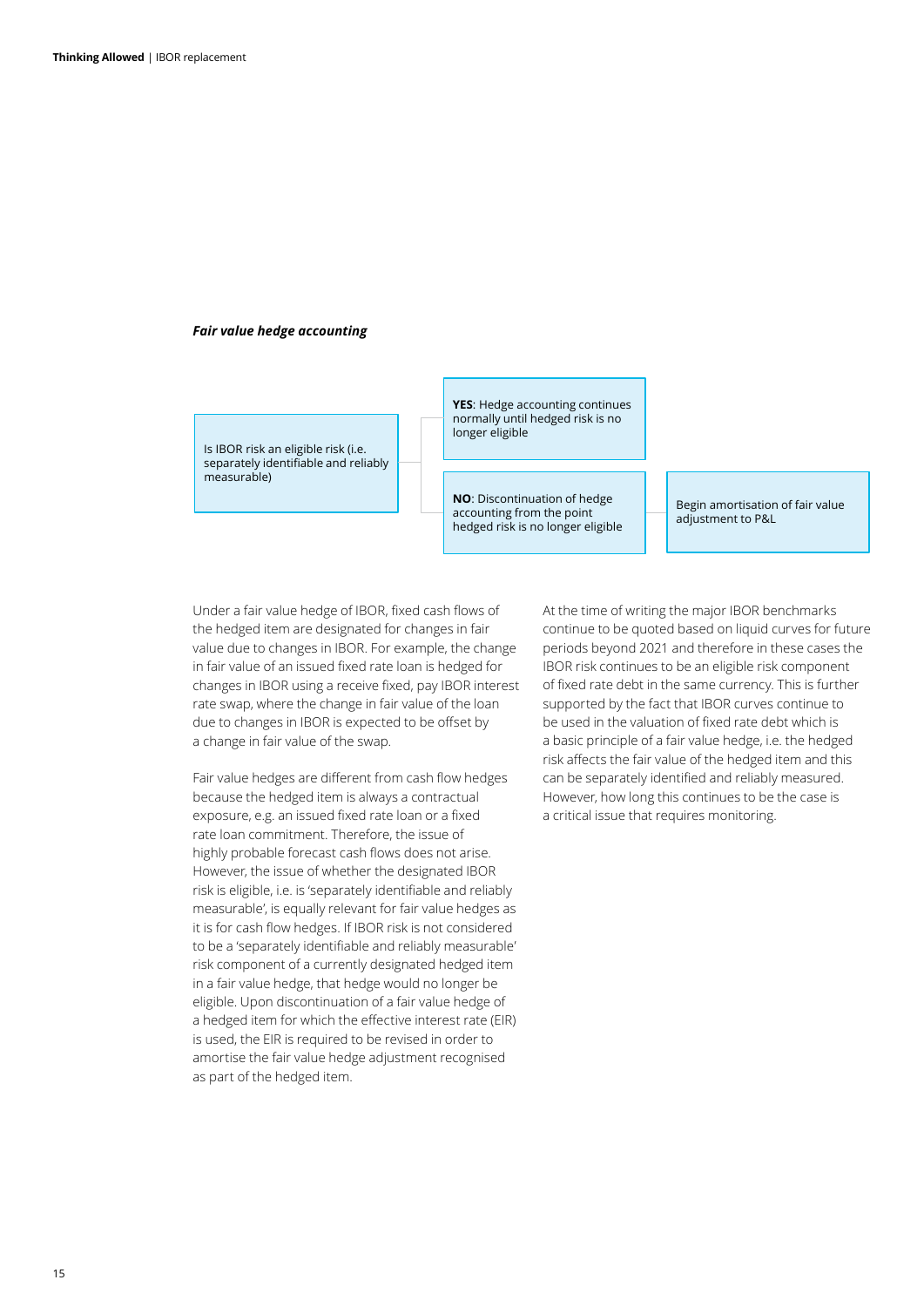## <span id="page-15-0"></span>**What accounting issues could arise at the point IBOR is replaced?**

In the section above we considered the potential accounting impact of a forecast replacement of IBOR with an alternative reference rate. In contrast, this section considers the potential accounting impact at the point IBOR is replaced. In practice it may be that in some jurisdictions IBOR is not formally replaced but instead continues to be quoted but becomes less liquid because new loans and derivatives reference an alternative rate and certain existing loans and derivatives change from referencing IBOR to referencing an alternative rate. The accounting impacts will depend on the manner in which the move away from IBOR is implemented. Given the uncertainties, the analysis that follows assumes that IBOR is replaced and no longer quoted from 2021, and all derivatives and loans referencing IBOR are modified or exchanged at this date to link to a new reference rate. Under this scenario, at the point IBOR is formally replaced a number of different accounting issues will arise. For example, it will be necessary to consider:

- **•** Whether a change in interest rates from IBOR to a new reference rate results in derecognition of floating rate loans and derivatives referencing IBOR (e.g. interest rate swaps and cross‑currency swaps).
- **•** The accounting consequences of derecognising financial instruments that previously referenced IBOR and recognising new financial instruments that are linked to a new reference rate.
- **•** How a change in reference rate should be accounted for under the effective interest rate method if the change in rate does not result in derecognition of a loan or derivative that previously referenced IBOR.
- **•** Whether the changes to floating rate loans and derivatives that previously referenced IBOR results in discontinuation of any hedge relationship they are designated in.
- **•** Whether, if a cash flow hedge is discontinued due to IBOR replacement in 2021, the associated gains/ losses deferred in the cash flow hedge reserve are required to be reclassified to profit or loss immediately (i.e. whether the hedged cash flows are still expected to occur).
- **•** Whether and how a change in reference rate will affect valuations of financial instruments and the accounting treatment of any change in value.

Each of these issues is considered below under the relevant headings.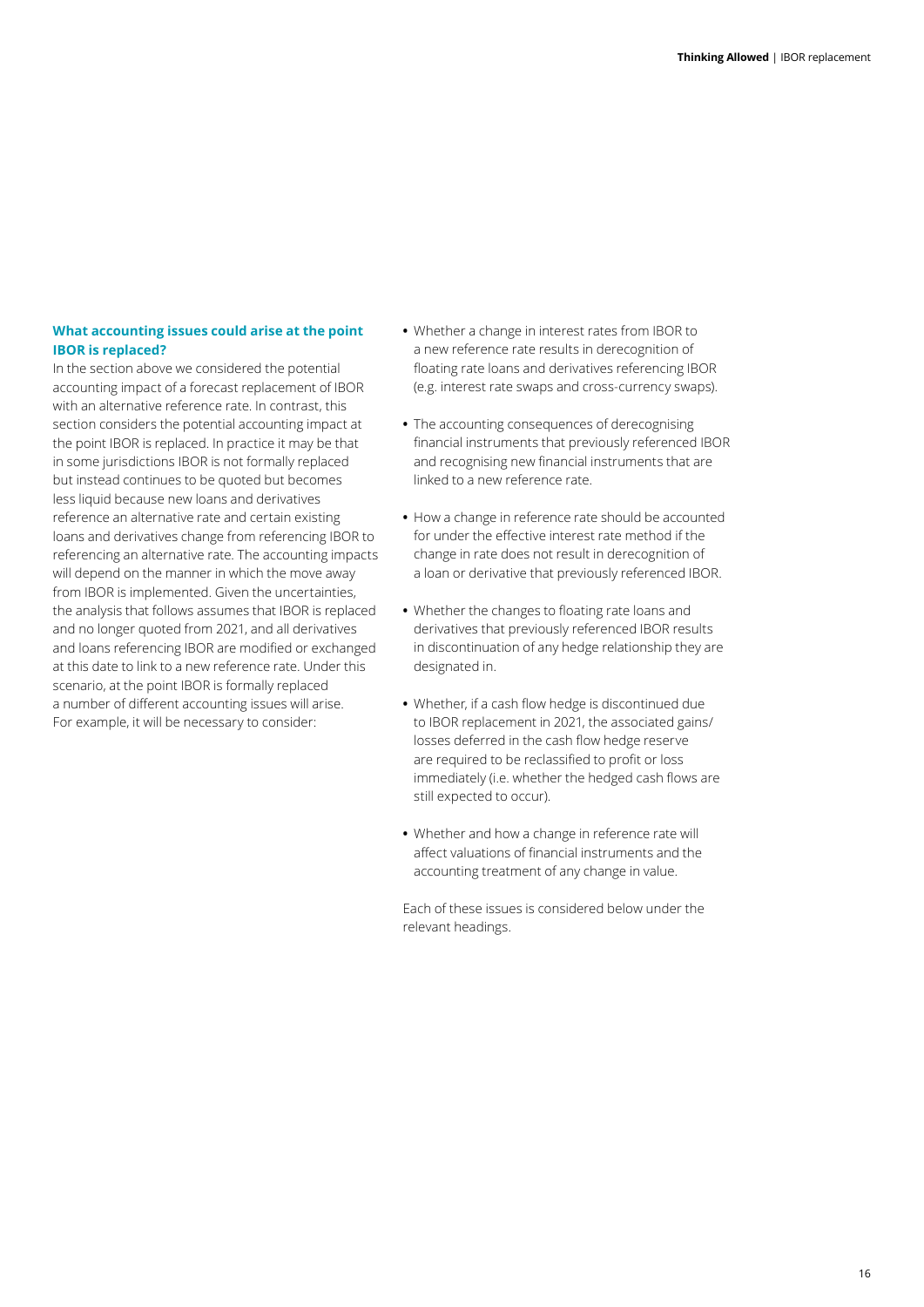#### <span id="page-16-0"></span>**Derecognition assessment**

**Amortised cost assets and liabilities and FVTOCI assets at floating rate(\*)**



(\*) This decision tree ignores the accounting for any transaction costs.

FVTOCI: Fair Value Through Other Comprehensive Income SPPI: Solely Payment of Principal and Interest POCI: Purchased or Originated Credit Impaired ECL: Expected Credit Loss EIR: Effective Interest Rate C&M: Classification and Measurement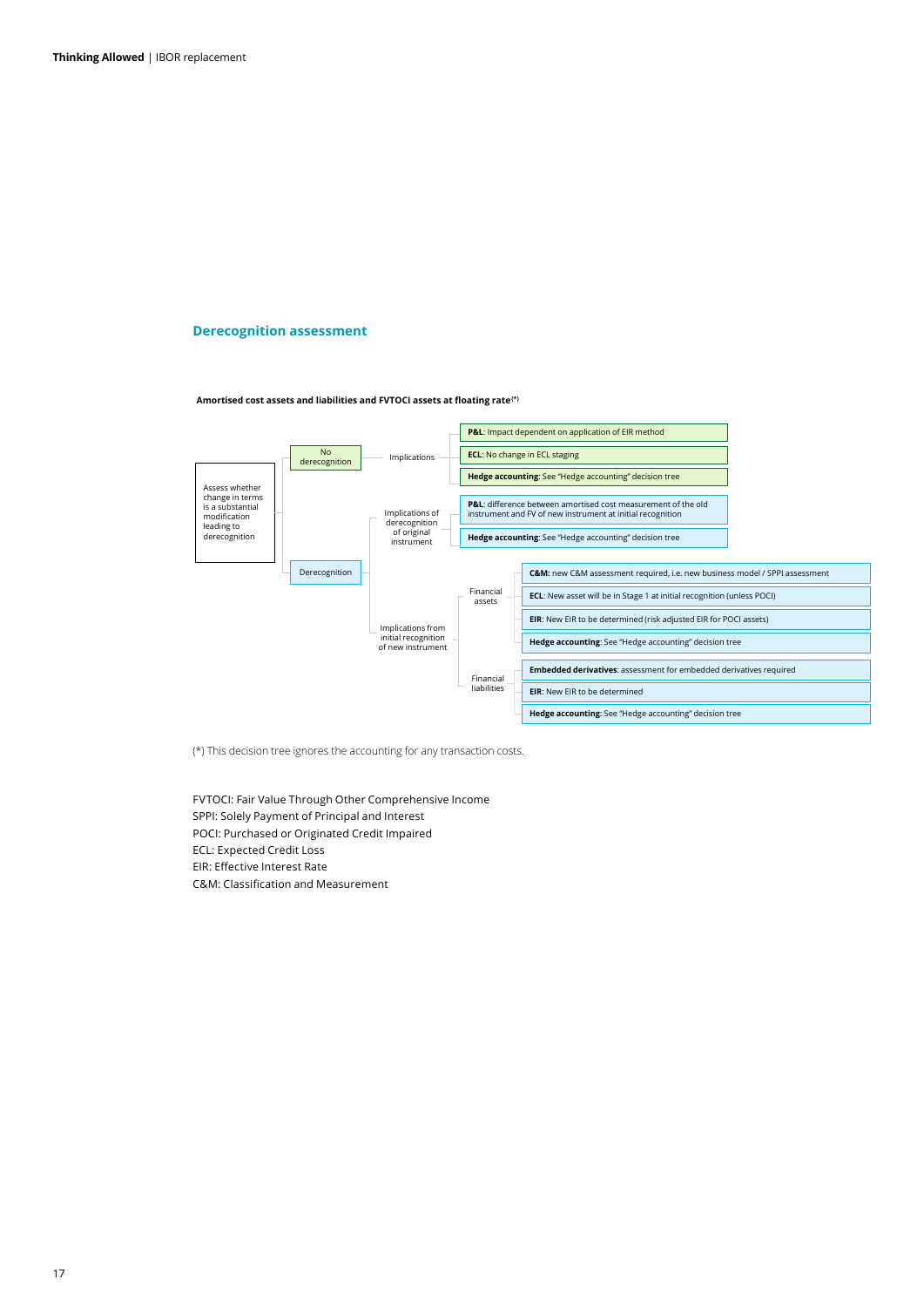When contracts that reference IBOR are changed to reference a new rate it will be necessary to first determine whether that change has arisen under the existing contractual terms of the instrument (e.g. the contract stipulates that if IBOR is no longer quoted an alternative rate will apply, these are often referred to as 'fallback provisions') or a modification of the contractual terms or replacement of the contract (e.g. the contract only contemplated paying/receiving IBOR interest and therefore requires modifying or replacing through agreement of both parties).

When the terms of an instrument allow for a replacement of IBOR as the reference rate the instrument would continue to be recognised because the contractual terms have not changed, i.e. the change in reference rates is under the existing terms of the instrument.

When the contractual terms of an instrument are modified, or the contract is replaced, that modification or exchange of instruments will need to be assessed to determine whether it is considered a 'new' instrument resulting in derecognition of the previous instrument that referenced IBOR.

Under IFRS 9 the guidance on assessing modifications and exchanges of financial liabilities is more detailed than that for financial assets, however in practice the guidance for financial liabilities is generally applied in a similar way for financial assets. The IFRS 9 guidance for financial liabilities requires derecognition of the original instrument if the new terms of the liability are substantially different from the original terms which is assessed qualitatively and/or quantitatively depending on the specific facts and circumstances [IFRS 9:3.3.2]. Under a quantitative assessment, the liability is derecognised if the present value of future cash flows (discounted using the original EIR) under the new terms differs by 10 per cent or more from the present value of the cash flows of the original liability [IFRS 9:B3.3.6].

This guidance does not directly apply to derivative instruments because the EIR does not apply to derivatives, however, the same principle of assessing whether there has been a 'substantial modification' would apply. In addition, a derivative which involves two-way payments between parties (e.g. interest rate swaps) should be derecognised only when it meets both the derecognition criteria for a financial asset and the derecognition criteria for a financial liability. The hedge accounting consequences of derecognising a derivative are considered in further detail below.

Whether the replacement of IBOR would result in a substantial modification of financial instruments leading to derecognition will depend on the specific facts and circumstances. The potential consequences of derecognition of the old instrument and recognition of a new instrument are considered below.

Should counterparties choose to change other terms in loans and derivatives at the same time as the reference rate is changed then the effect of all changes would need to be considered as part of a single assessment of whether there has been a substantial modification. The greater the impact of changes to the contractual terms the greater the likelihood the instrument will be derecognised.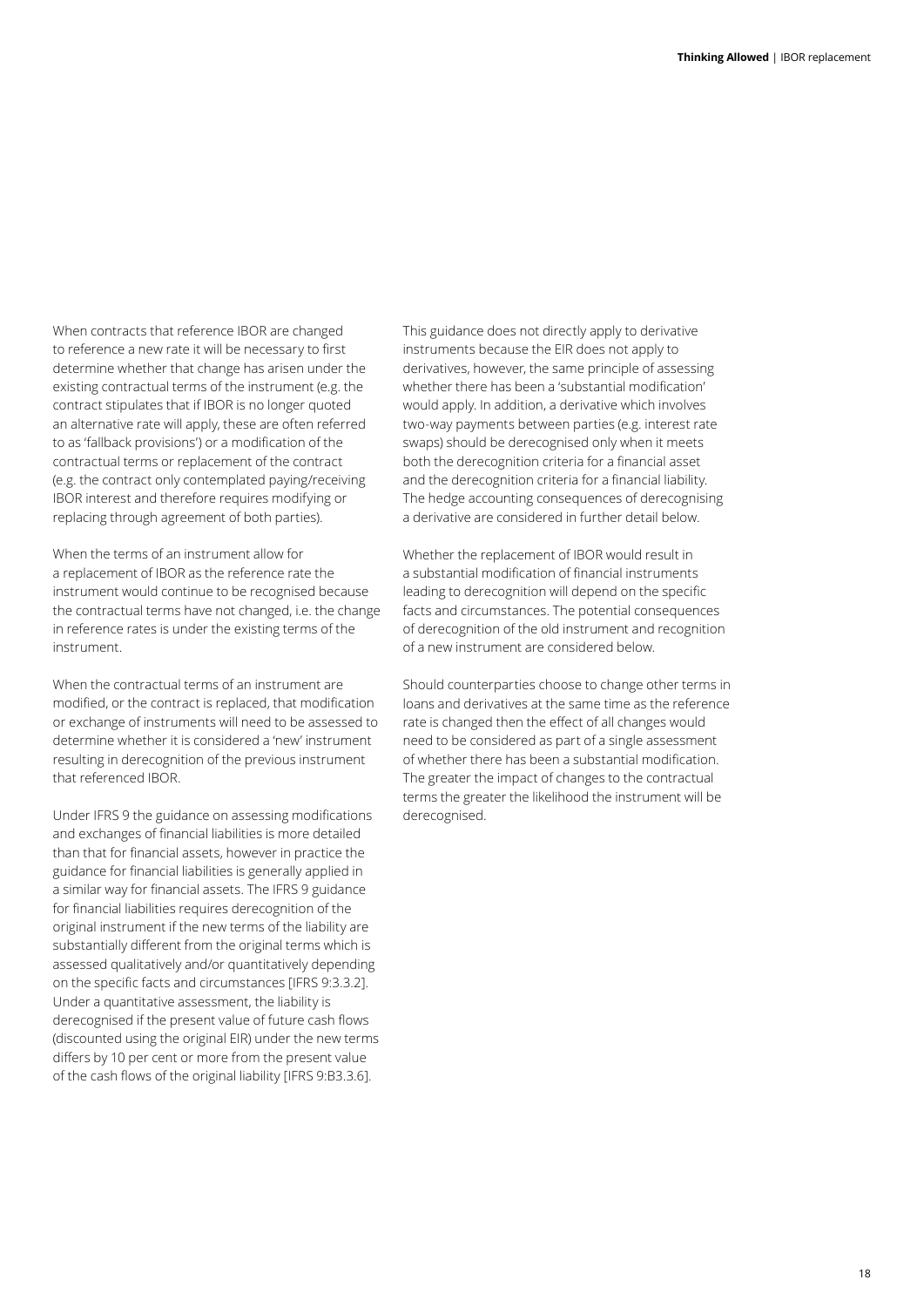## *Consequences of initial recognition of a new instrument following modification or exchange of an instrument previously referencing IBOR*

If upon replacement of IBOR a financial instrument that previously referenced IBOR is derecognised, a number of potential accounting issues could arise. This could affect the accounting for loan assets, loan liabilities, derivative assets and derivative liabilities and also affect any hedge relationships that such instruments are designated in. The potential hedge accounting consequences are discussed separately below.

For derivatives not in hedge relationships, the impact of derecognition and re‑recognition is limited because prior to derecognition, and after recognition, such derivatives would be measured at fair value through profit or loss (FVTPL). Therefore, with the exception of any potential day 1 gain/loss being deferred on initial recognition of certain derivatives deemed level 3 in IFRS 13 *Fair Value* Measurement, the derivatives will continue to be held at fair value with gains/losses recognised in profit or loss. This is the same treatment regardless of whether the change to the derivative's terms results in derecognition or not – i.e. the derivatives continue to be measured at FVTPL.

For loans the impact could be greater and, in part, depends on whether it is a loan asset or loan liability because the accounting considerations on initial recognition of a loan asset are different from those for a loan liability.

If the EIR method is applied to the newly recognised loan asset or liability (which is required for loan assets measured at amortised cost or fair value through other comprehensive income and for loan liabilities measured at amortised cost), initial recognition of a new loan will require determination of the EIR at initial recognition. This will require the determination of any transaction costs that should be capitalised on initial recognition and recognised in profit or loss under the EIR method. If the new EIR is different from the EIR on the original loan this will result in a change in interest income/expense.

For loans not measured at FVTPL prior to derecognition, the effect of derecognising the original loan and recognising a new loan at fair value would be to recognise a gain/loss in profit or loss for an amount equal to the difference between the previous carrying amount and the new carrying amount on initial recognition.

For loan liabilities not measured at FVTPL, the requirement to assess whether embedded derivatives, if any, need to be bifurcated would apply (as is always the case on initial recognition of a non‑derivative financial liability not at FVTPL). The embedded derivative assessment does not apply to financial assets under IFRS 9.

Under IFRS 9, financial assets are classified based on whether their contractual cash flows are 'solely payments of principal and interest' and the business model within which the assets are held (i.e. held to collect, held to collect and sell, or other). These assessments would be required upon initial recognition and could potentially result in a different classification of the asset compared to the original asset. However, if the business model assessment is the same as when the original unmodified financial asset was first recognised, and the only change in the contract is the introduction of a new benchmark rate in the same currency denomination, then the classification of the new asset is likely to be the same as the old asset.

Initial recognition of financial assets and liabilities that are not required to be measured at FVTPL may be elected to be measured at FVTPL if the criteria for this option is met.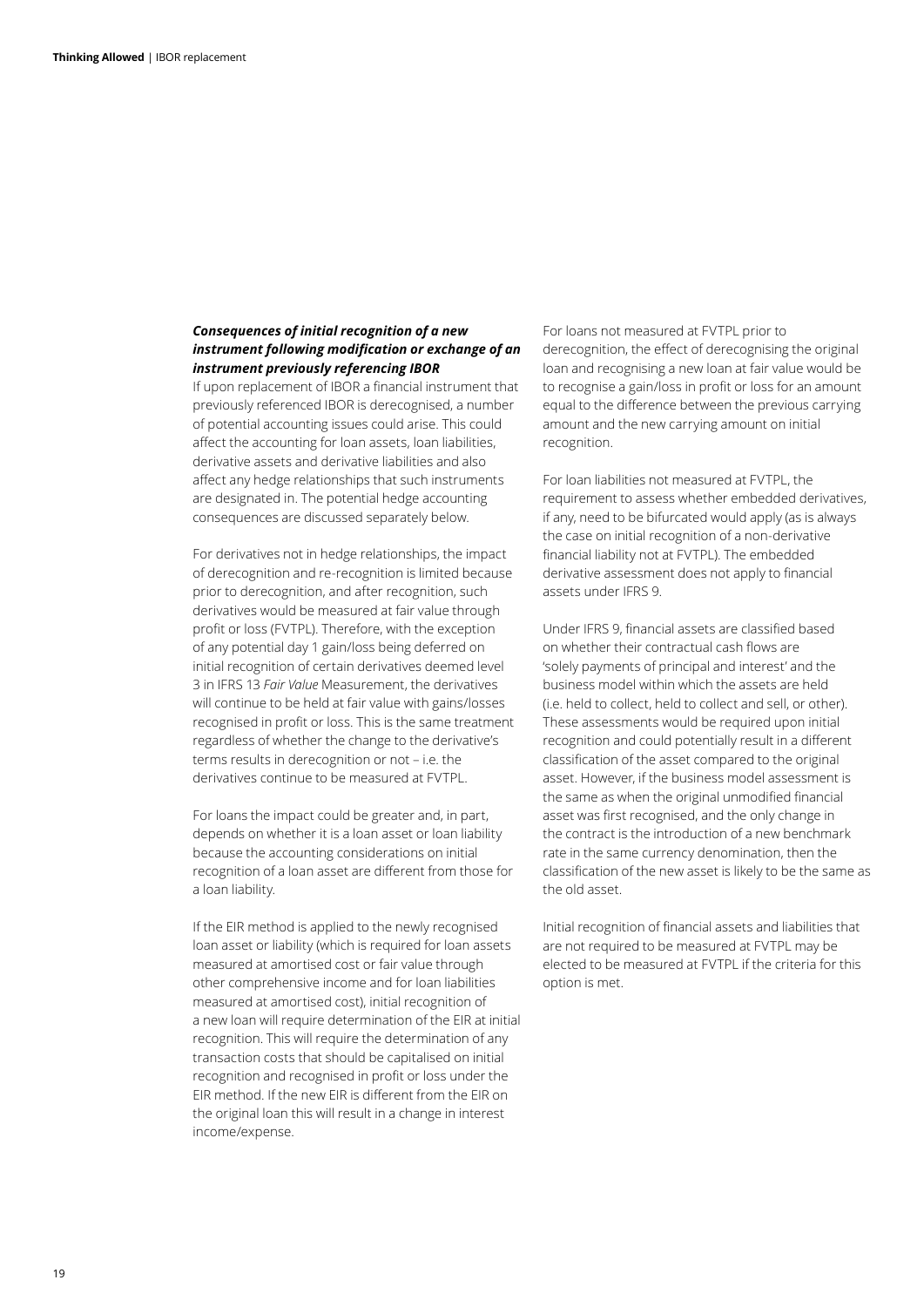## *Accounting for loans modified or exchanged but not derecognised*

When a loan asset or liability not at FVTPL is modified but not derecognised, IFRS 9 requires the cash flows of the modified loan to be discounted by the original EIR with any resulting gain/loss recognised in profit or loss [IFRS 9:5.4.3 and IFRS 9:B5.4.6]. In addition, any costs or fees incurred adjust the carrying amount of the modified loan and are amortised over the remaining term of the loan.

Where a floating rate instrument is modified or exchanged but remains a floating rate instrument, the question arises over what represents the 'original EIR'. For floating rate instruments under IFRS 9, re‑estimation of the cash flows to reflect movements in market rates of interest alters the EIR. Consequently, it might be argued that a change in market rate of interest from 'IBOR + spread X' to 'ONIA + spread Y' reflects a movement in market rates of interest resulting in a change in EIR to 'ONIA + spread Y' at the point of modification or exchange<sup>5</sup>. Revising the EIR (to ONIA + spread Y) at the same time as the revision to the contractual rate of interest would result in no modification gain/loss. This treatment results in treating the change in interest rate on the loan (i.e. revision to ONIA + spread Y) as if it had arisen under the terms of the original loan (because the loan is a floating rate loan, when the market rate is revised, the EIR is revised). This view has merit if the only change to the spread is the basis difference between IBOR and ONIA; should the spread change because of other factors unrelated to this basis difference then it is questionable whether such an approach would be justified.

An alternative view might be that the change in rate to 'ONIA + spread Y' does not represent a change to a market rate of interest because this rate includes the original credit spread over IBOR which is not reset to a market credit spread (i.e. spread Y is determined such that 'ONIA + spread Y' equals 'IBOR + spread X' rather than being determined to be the current market credit spread over ONIA). In this case, given the lack of reset to a market rate of interest, the original EIR for the purpose of determining the modification gain/loss might be argued to be the rate applicable prior to the modification, i.e. 'IBOR + spread X'. Under this approach the question arises over what the subsequent EIR would be. For example, using an EIR referencing IBOR would seem inappropriate for a loan linked to ONIA and also impractical if IBOR is no longer quoted. Instead of updating this rate for subsequent changes in IBOR it might be argued that it should be retained as a fixed rate. This would be akin to treating the floating rate loan as a fixed rate loan where the EIR remains fixed over the full term which would also seem inappropriate. Given these points it seems more appropriate to update the EIR to ONIA + spread Y at the point of modification with no modification gain/ loss recognised. Given the guidance on modification accounting in IFRS 9 was not designed to cater for such a wholesale change in contracts, this may be one of the issues the IASB considers as part of its research project.

In addition a reassessment for embedded derivatives will be required if the change in terms of the contract significantly modifies the cash flows that would otherwise be required under the original contract (IFRS 9:B4.3.11). However, the likelihood of this requirement applying is low given that continued recognition of the loan implies that it has not been substantially modified.

5 For an IBOR instrument issued with a spread, that spread is expected to be lower in value than the spread over ONIA because the credit risk in IBOR is expected to be greater than the credit risk in ONIA. Consequently, the fixed spread in the EIR for an IBOR instrument will be different from the fixed spread for the same instrument where IBOR is replaced with ONIA. The terms 'spread X' and 'spread Y' are used to denote this difference in spread.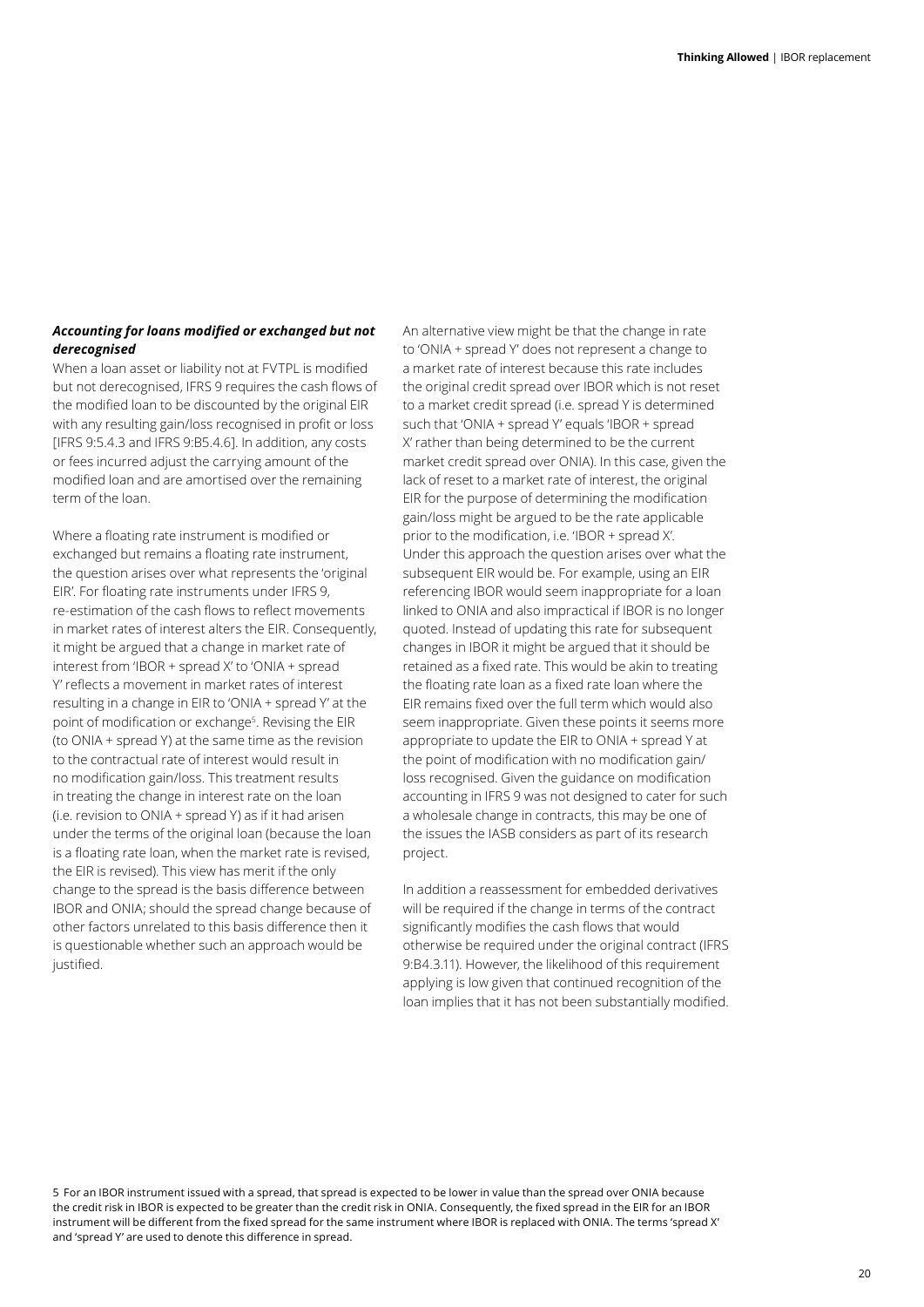#### <span id="page-20-0"></span>**Hedge accounting impact**

Where IBOR risk is designated in a cash flow or fair value hedge, the hedge accounting issues may arise before the actual replacement of IBOR (discussed above). And additional issues arise when IBOR is actually replaced. Again the accounting issues are more profound for cash flow hedges than for fair value hedges and each are considered in turn.

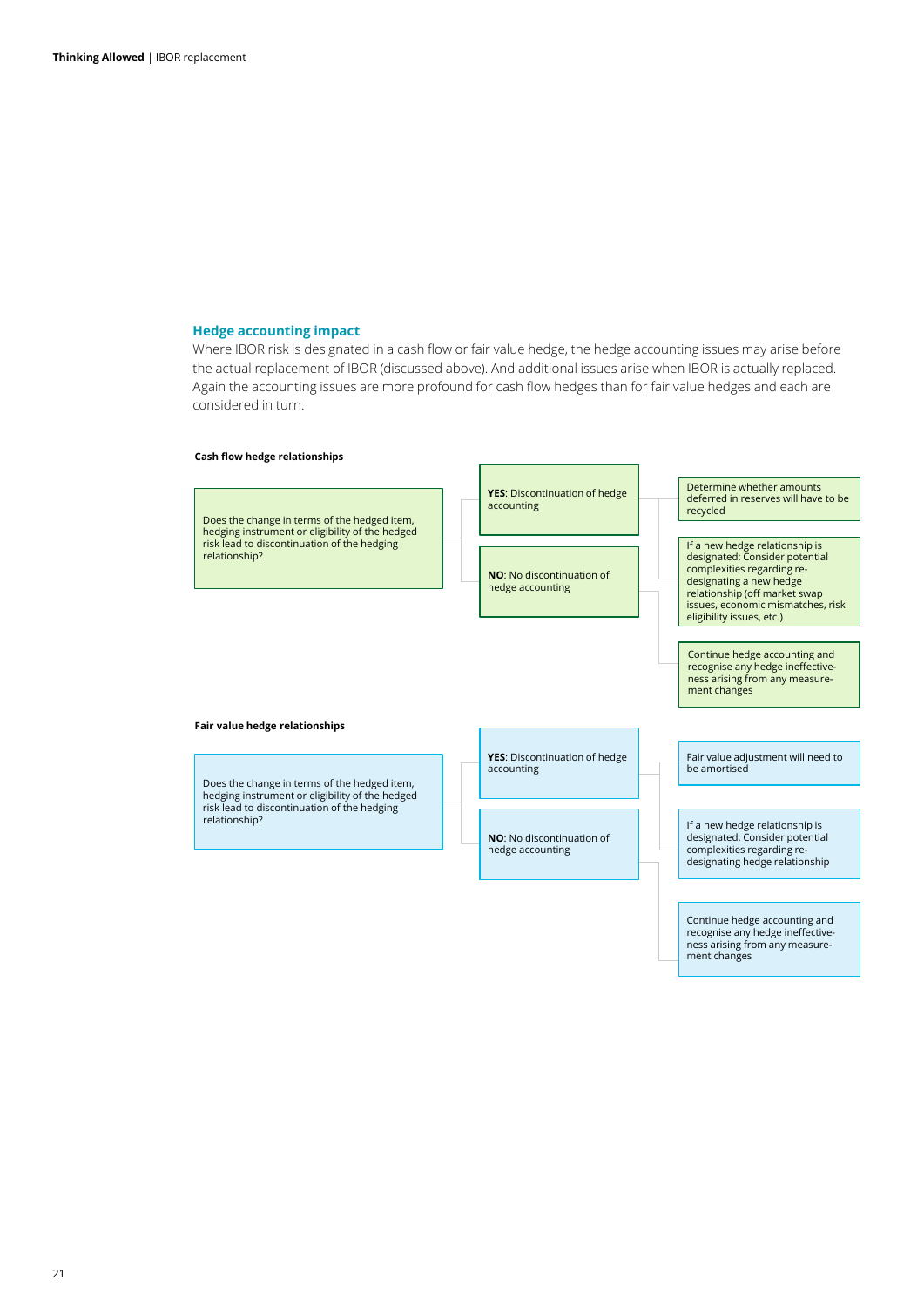## *Cash flow hedges*

The accounting impact on cash flow hedges will, in part, depend on the specific hedge designation and whether the hedged item (e.g. loan) or hedging instrument (e.g. derivative) are derecognised as a result of a modification of terms. It will also depend on how the replacement of IBOR is implemented and whether the replacement of IBOR happens at the same time for derivatives and non‑derivatives designated in hedge relationships. We assume, for the purpose of this discussion, that the changes in the contract of the hedged item and hedging instrument occur at the same time given that we expect entities would make efforts to avoid significant basis risk that would arise should the contracts be changed at a different time. However, should this assumption not hold, additional complexities could arise.

Based on the current guidance in IFRS Standards, if the derivative instrument designated in a hedge is derecognised, this would result in discontinuation of the hedge relationship, unless the replacement by the new derivative is considered to be part of 'the entity's documented hedging strategy' [IFRS 9:6.5.6 and IAS 39:101]. Whether the replacement could be considered as forming part of 'the entity's documented hedging strategy' would depend on the specific facts and circumstances. Assuming a worst case scenario that the new derivative is not considered part of the documented hedging strategy, the hedge accounting relationship would have to be discontinued at the point the derivative is derecognised and for hedge accounting to apply subsequently, the new derivative would have to be designated in a new hedge accounting relationship. Where the new derivative is off-market this would likely result in subsequent hedge ineffectiveness, the significance of which would depend on the specific facts and circumstances.

Whether the derecognition of the hedged item (e.g. a loan asset or liability) and recognition of a new hedged item would affect a hedge relationship would depend on the specifics of the hedge designation and whether the new hedged item and the new hedged risk (i.e. ONIA) would be captured by the entity's original hedge designation. Again, given the early stage and uncertainties of the implementation of IBOR replacement and the entity specifics of hedge documentation it is not possible to be conclusive on the accounting impact.

Regardless of the derecognition conclusion for the hedging instrument or hedged item the more significant issue for cash flow hedges at the point of IBOR replacement will be whether the original hedged cash flows continue to be 'expected to occur'. The answer to this question is linked to the analysis above regarding whether IBOR cash flows beyond 2021 are highly probable if IBOR is expected to be replaced by ONIA.

As the date of IBOR replacement approaches, if it is successfully argued that the IBOR cash flows beyond 2021 are still expected to occur (on the basis that at the point of replacement, the forecast cash flows (ONIA + fixed spread) will be equivalent in amount to IBOR cash flows), then the amounts deferred in the cash flow hedge reserve up to the point of replacement will remain in reserves and will be reclassified to profit or loss when those ONIA + fixed spread interest cash flows affect profit or loss. This might not appear intuitive given that the cash flows from 2021 reference ONIA instead of IBOR, but if those ONIA + fixed spread cash flows are considered to have varied for changes in IBOR up to the point the spread over ONIA is fixed, then the amounts deferred in reserves should be matched in the future with those interest cash flows. The logic of this is the same as for a hedge of a forecast issuance of a fixed rate debt (i.e. Scenario 3 above). If the future cash flows on the IBOR exposure beyond 2021 varied for changes in IBOR until the reference rate changed it follows that the amounts deferred in reserves in respect of that hedge should be reclassified to profit or loss when those cash flows are recognised in profit or loss.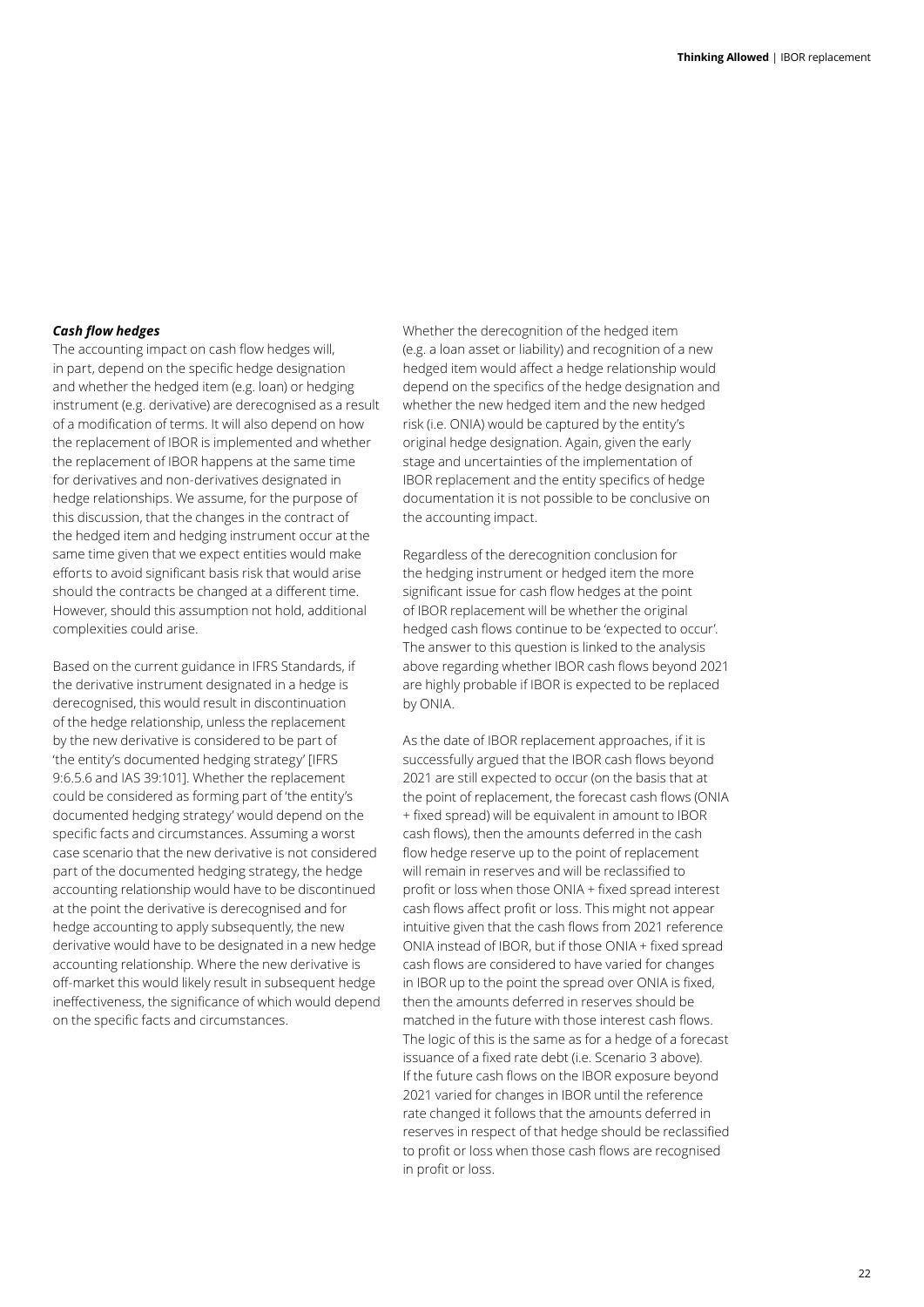On the other hand, if it cannot be argued that the original hedged IBOR cash flows beyond 2021 are expected to occur, amounts deferred in reserves will be immediately reclassified to profit or loss which could occur before the actual replacement of IBOR (as discussed above). How long before the actual replacement of IBOR this reclassification could be triggered would depend on exactly when the hedged IBOR cash flows became "no longer expected to occur" (e.g. this could be a year before the actual replacement of IBOR). If this is the conclusion reached, this would represent a significant issue for the IASB to consider as part of its research project.

#### *Fair value hedges*

Where the hedged item is a fixed rate loan or fixed rate loan commitment, the replacement of IBOR will not affect the cash flows of the hedged item (i.e. the interest cash flows will remain fixed). However, the hedged risk will need to be changed if IBOR risk is no longer considered 'separately identifiable and reliably measurable' rendering it an ineligible hedged risk (see above). If an entity wished to apply hedge accounting for the same hedged item but with a modified or exchanged derivative that references ONIA instead of IBOR, and designate ONIA as the hedged risk, the question would arise as to whether this can be done under the original hedge designation. This depends on a number of factors including the specific hedge documentation, the interpretation of the hedge accounting requirements regarding discontinuation and any potential amendments to IFRS Standards that could be made in advance of the replacement of IBOR. Consequently, it is not possible to be conclusive on this matter. Assuming that hedge accounting would have to be discontinued upon a change in hedged risk, the EIR of the loan asset or liability would have to be updated to effectively amortise the hedge adjustment. However, if hedge accounting is resumed for a hedge of ONIA, the use of an off-market derivative may result in complications in respect of amortising the hedge adjustment.

If hedge accounting is applied for the remaining term of the hedged item, the total cumulative fair value hedge adjustments posted to the hedged item under the old and new hedge would need to be recognised in profit or loss by the maturity of the hedged item. To the extent that the hedge adjustments are not naturally reversed through profit or loss through the continued application of fair value hedge accounting, the hedge adjustment will need to be amortised to profit or loss over the term of the hedge to avoid a one‑off gain/loss from derecognising the accumulated hedge adjustment at maturity of the hedged item.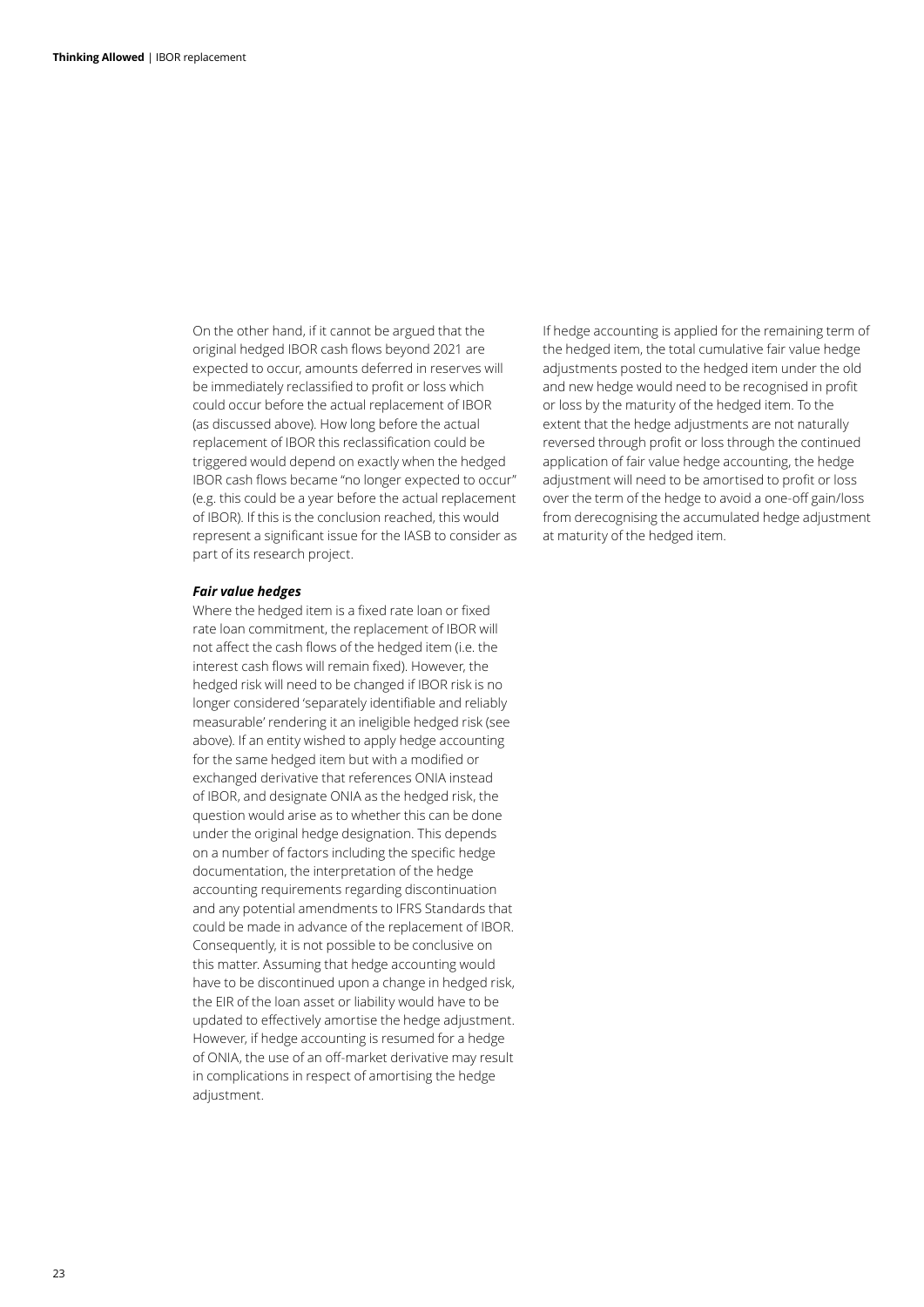## <span id="page-23-0"></span>Preparing for transition

Although the transition from IBOR is a few years away, as noted above, the financial reporting implications are relevant for periods prior to IBOR being replaced. The replacement of IBORs will have a major impact on financial products being offered and the risk management approaches adopted by financial institutions and corporate treasury. It is important that market participants identify and analyse the potential impact of IBOR reform now and put in place an IBOR transition plan. We have set out below an overview of the key activities and considerations that we recommend entities undertake in planning their transition from IBOR, of which the financial reporting impact is only one.

| Area                                          | <b>Key Activities</b>                                                                                                                                                                               | <b>Key Considerations</b>                                                                                                                                                                                                                                                                                                                                                                                                                                                                                   |
|-----------------------------------------------|-----------------------------------------------------------------------------------------------------------------------------------------------------------------------------------------------------|-------------------------------------------------------------------------------------------------------------------------------------------------------------------------------------------------------------------------------------------------------------------------------------------------------------------------------------------------------------------------------------------------------------------------------------------------------------------------------------------------------------|
| Identifying and<br>measuring IBOR<br>exposure | Undertake an impact assessment of the<br>current exposure to IBOR to identify the<br>exposure quantum, raise awareness of the<br>transition impact and prioritise practical next<br>steps.          | • Include all external and internal borrowing and funding commitments, derivatives,<br>cash pooling, leases and other contracts or models that reference IBOR, assessing<br>the spreads and maturities.                                                                                                                                                                                                                                                                                                     |
| Re-papering/<br><b>Re-contracting</b>         | Review documentation to identify any fall<br>back provisions or any contractual terms that<br>may provide for transition.                                                                           | Engage early in understanding the potential impact on contracts and plan<br>accordingly changes to existing contracts. It is important to include any intercompany<br>arrangements in this assessment.<br>• Future-proof new contracts by considering the wording of any contracts entered into.<br>Prepare fall back provisions in all new contracts referencing IBOR e.g. lenders may be<br>willing to include language that states a new replacement index will be agreed by the<br>borrower and lender. |
| <b>Economics</b>                              | Understand the impact the new RFR will have<br>on contract risks and cash flows and consider<br>the impact on funding and hedging strategies<br>as well as key reporting metrics and key<br>ratios. | Consider whether moving contracts to the replacement RFR requires a change in<br>funding or hedging strategies, what these might be and analyse the potential knock-<br>on impact on key reporting metrics and key ratios.<br>• The new RFR may not be consistently adopted across all types of financial contracts<br>and therefore an economic mismatch could arise between a derivative and the<br>underlying hedged exposure.                                                                           |
|                                               | Understand the impact that the new RFR will<br>Financial reporting have on financial reporting.                                                                                                     | Accountants, treasurers and policy teams will need to engage to assess whether the<br>modification of contractual terms will imply derecognition or not as well as the<br>potential consequences for hedge accounting, including being able to apply hedge<br>accounting today.                                                                                                                                                                                                                             |
| Systems,<br>processes and<br>controls         | The transition may necessitate changes to a<br>swathe of internal systems, processes and<br>controls.                                                                                               | Identify all processes, systems and controls impacted by the change e.g. systems<br>may need to be updated with the new RFR curves for trade execution, capture,<br>settlement, valuation and hedge accounting. This will have implications for the<br>associated processes and controls and may introduce new risks.<br>• Any internal models that use IBOR as an assumption will also need to be updated for<br>the replacement RFR.                                                                      |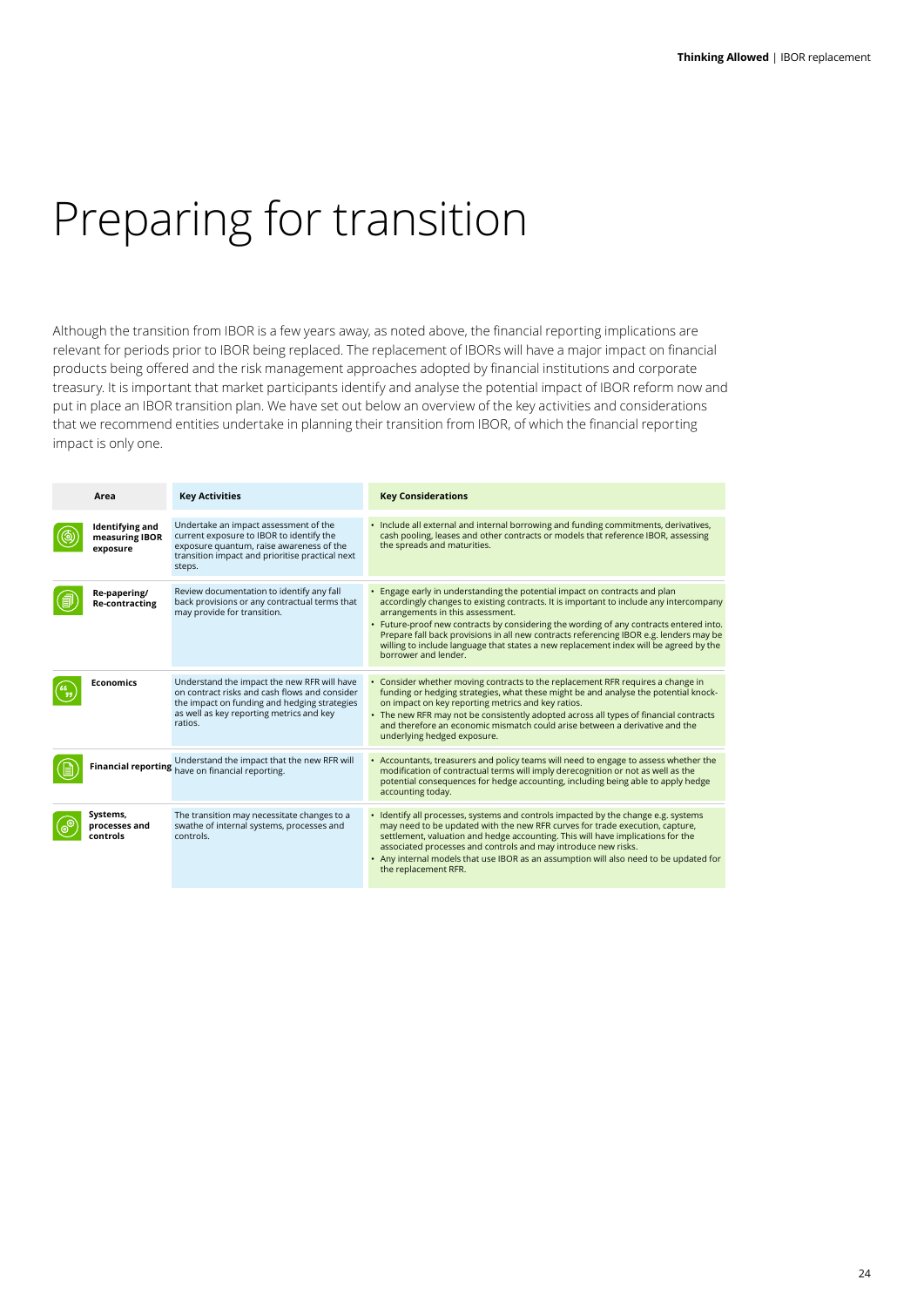```
Final thoughts
```
The above preliminary analysis only touches on some of the key areas of accounting that will be affected by the replacement of IBOR. As time passes and further details emerge, more issues are likely to be identified and jurisdictional differences are likely to complicate matters further. The acceptance of new reference rates in practice and the output from the IASB's research project on the replacement of IBOR will also need to be considered as part of any accounting conclusions reached. Consequently, further updates to the accounting analysis in this publication should be expected.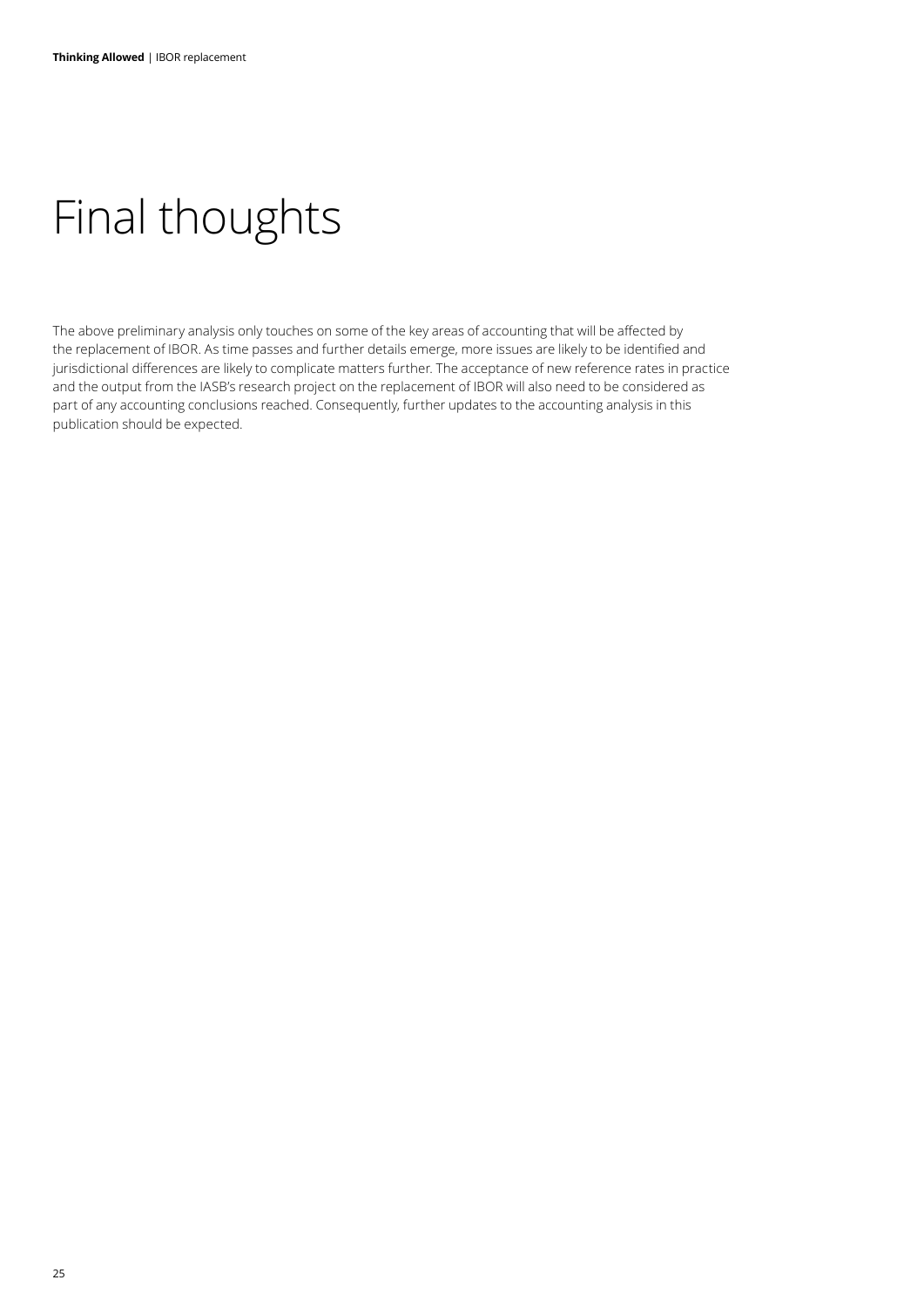## Contacts

If you would like to discuss any of the above matters with one of our experts, or simply for further information, please contact your local Deloitte partner or one of the following:

## **Veronica Poole**

**Global IFRS Leader** +44 20 7007 0884 vepoole@deloitte.co.uk

### **Christine Lallouette**

**Partner** +33 1 55 61 23 50 clallouette@deloitte.fr

## **Andrew Spooner**

**Global Lead of IFRS Financial Instruments** +44 20 7007 0204 aspooner@deloitte.co.uk

#### **Jens Berger Partner** +49 69 75695 6581 jensberger@deloitte.de

**Kush Patel Partner**

+44 20 7303 7155 kupatel@deloitte.co.uk

**Mateusz Lasik Partner** +852 2238 7688 mlasik@deloitte.com.hk

## **IFRS Centres of Excellence**

#### **Americas**

| Argentina     | Fernando Lattuca | arifrscoe@deloitte.com   |
|---------------|------------------|--------------------------|
| Canada        | Karen Higgins    | ifrsca@deloitte.ca       |
| latco         | Miguel Millan    | mxifrscoe@deloittemx.com |
| United States | Robert Uhl       | iasplus.us@deloitte.com  |

### **Asia·Pacific**

| Australia | Anna Crawford  | ifrs@deloitte.com.au |
|-----------|----------------|----------------------|
| China     | Stephen Taylor | ifrs@deloitte.com.cn |
| Japan     | Shinya Iwasaki | ifrs@tohmatsu.co.jp  |
| Singapore | James Xu       | ifrs.sg@deloitte.com |

#### **Europe·Africa**

| Belgium        | Thomas Carlier        | ifrs.belgium@deloitte.com   |
|----------------|-----------------------|-----------------------------|
| Denmark        | Jan Peter Larsen      | ifrs@deloitte.dk            |
| France         | Laurence Rivat        | ifrs@deloitte.fr            |
| Germany        | Jens Berger           | ifrs@deloitte.de            |
| Italy          | Massimiliano Semprini | ifrs.it@deloitte.it         |
| Luxembourg     | Eddy Termaten         | ifrs@deloitte.lu            |
| Netherlands    | Ralph Ter Hoeven      | ifrs@deloitte.nl            |
| Russia         | Maria Proshina        | ifrs@deloitte.ru            |
| South Africa   | Nita Ranchod          | ifrs@deloitte.co.za         |
| Spain          | Cleber Custodio       | ifrs@deloitte.es            |
| United Kingdom | Elizabeth Chrispin    | deloitteifrs@deloitte.co.uk |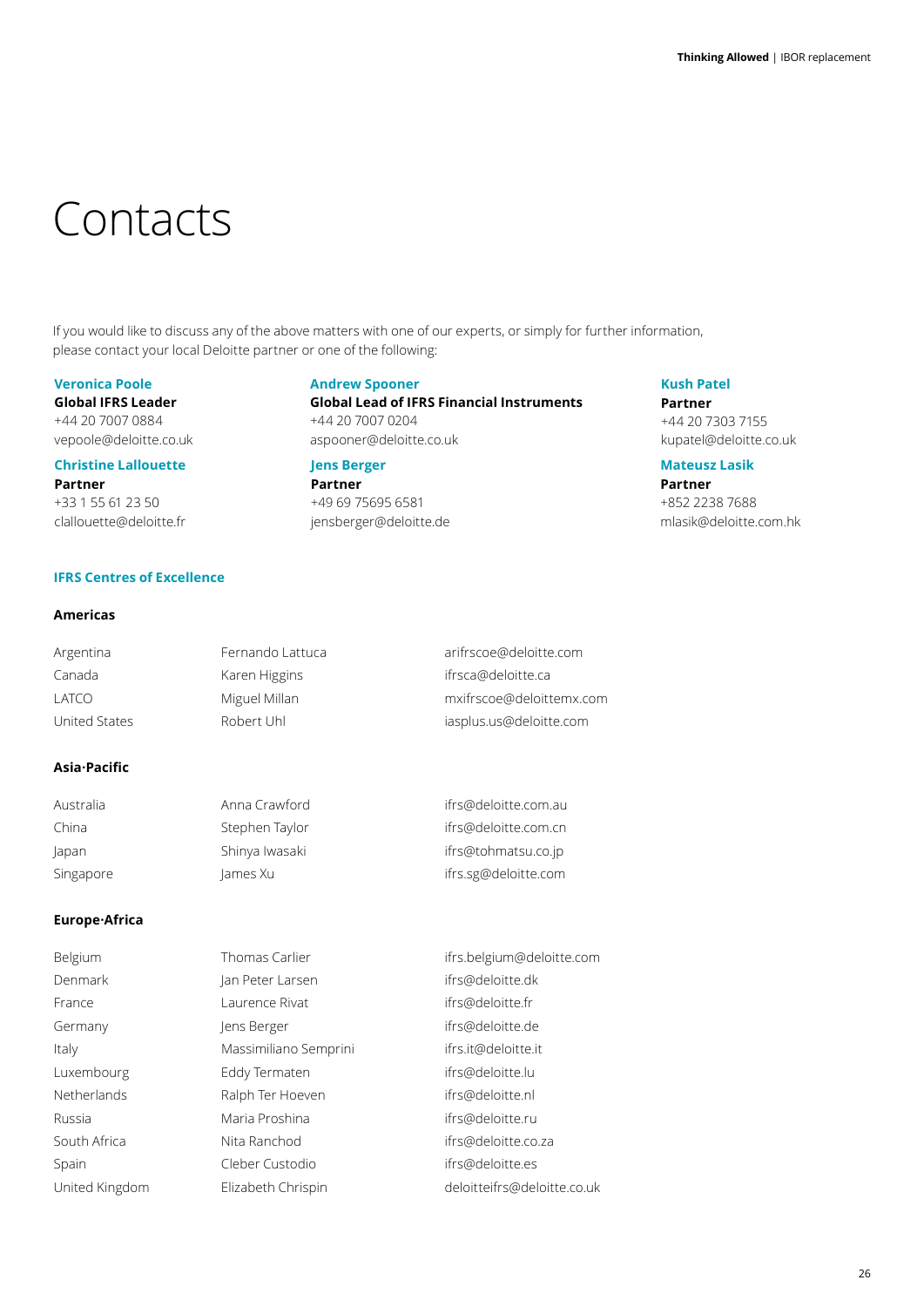## Notes